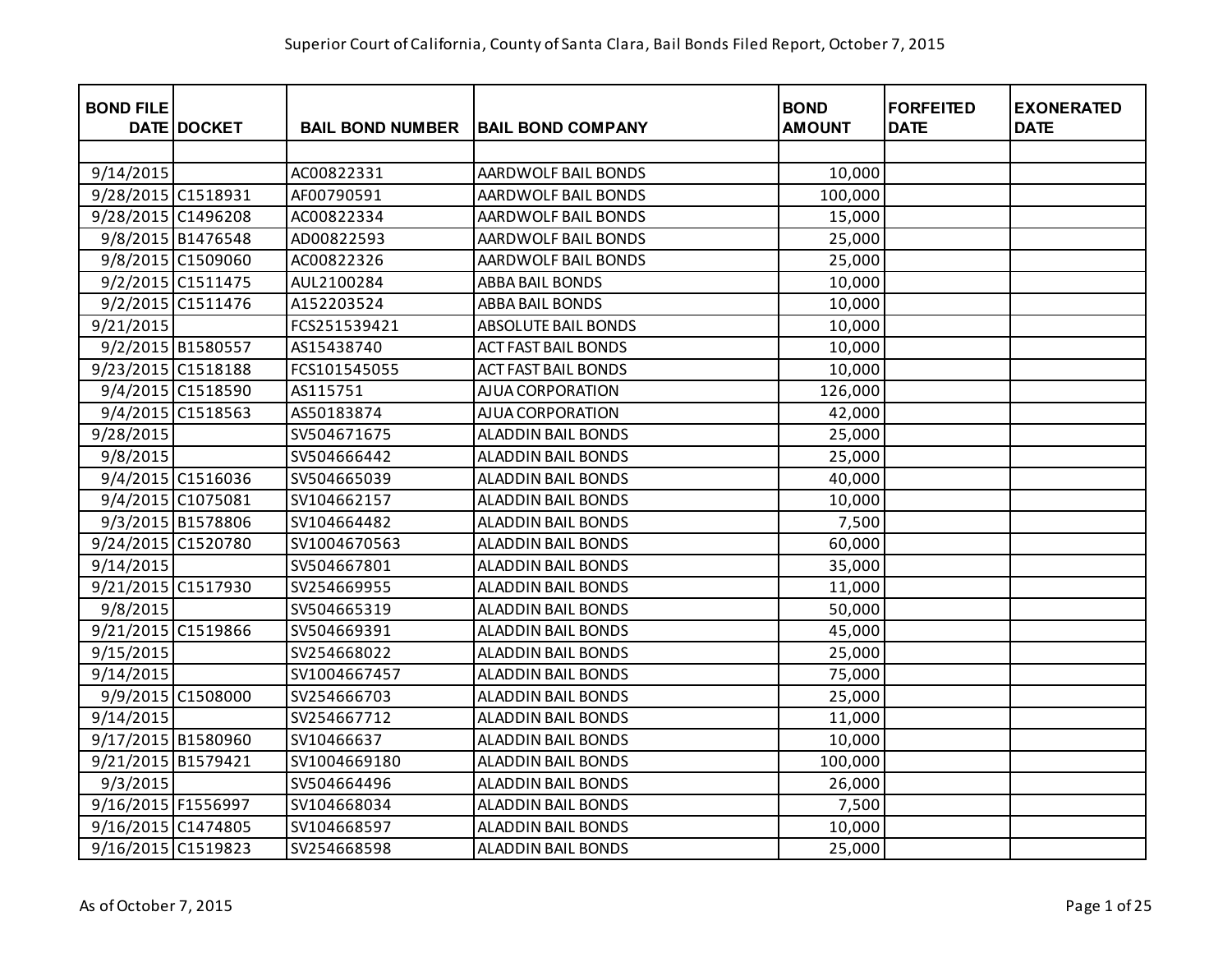| <b>BOND FILE</b>   | DATE DOCKET       | <b>BAIL BOND NUMBER</b> | <b>BAIL BOND COMPANY</b>  | <b>BOND</b><br><b>AMOUNT</b> | <b>FORFEITED</b><br><b>DATE</b> | <b>EXONERATED</b><br><b>DATE</b> |
|--------------------|-------------------|-------------------------|---------------------------|------------------------------|---------------------------------|----------------------------------|
| 9/8/2015           |                   | SV254666124             | <b>ALADDIN BAIL BONDS</b> | 25,000                       |                                 |                                  |
| 9/25/2015 C1348748 |                   | SV254670903             | <b>ALADDIN BAIL BONDS</b> | 25,000                       |                                 |                                  |
| 9/21/2015          |                   | SV254669443             | <b>ALADDIN BAIL BONDS</b> | 15,000                       |                                 |                                  |
| 9/24/2015 C1517591 |                   | SV54670457              | <b>ALADDIN BAIL BONDS</b> | 1,000                        |                                 |                                  |
|                    | 9/2/2015 C1517806 | SV254664193             | <b>ALADDIN BAIL BONDS</b> | 25,000                       |                                 |                                  |
|                    | 9/8/2015 C1519811 | SV1004666311            | ALADDIN BAIL BONDS        | 75,000                       |                                 |                                  |
| 9/15/2015 C1518675 |                   | SV1004668555            | ALADDIN BAIL BONDS        | 100,000                      |                                 |                                  |
| 9/30/2015 F1556729 |                   | SV104671248             | <b>ALADDIN BAIL BONDS</b> | 10,000                       |                                 |                                  |
| 9/8/2015           |                   | SV254665983             | ALADDIN BAIL BONDS        | 20,000                       |                                 |                                  |
| 9/15/2015          |                   | SV254667747             | ALADDIN BAIL BONDS        | 25,000                       |                                 |                                  |
| 9/23/2015          |                   | SV254670293             | <b>ALADDIN BAIL BONDS</b> | 20,000                       |                                 |                                  |
| 9/15/2015 C1517882 |                   | SV54665971              | ALADDIN BAIL BONDS        | 3,000                        |                                 |                                  |
| 9/25/2015          |                   | SV54670990              | <b>ALADDIN BAIL BONDS</b> | 1,000                        |                                 |                                  |
| 9/25/2015 C1518762 |                   | SV54670991              | ALADDIN BAIL BONDS        | 5,000                        |                                 |                                  |
| 9/8/2015           |                   | SV104666180             | <b>ALADDIN BAIL BONDS</b> | 60,000                       |                                 |                                  |
|                    | 9/8/2015 C1401124 | SV54666179              | <b>ALADDIN BAIL BONDS</b> | 5,000                        |                                 |                                  |
| 9/22/2015 F1557231 |                   | SV254669192             | <b>ALADDIN BAIL BONDS</b> | 17,000                       |                                 |                                  |
| 9/21/2015 B1471410 |                   | SV254668895             | <b>ALADDIN BAIL BONDS</b> | 25,000                       |                                 |                                  |
| 9/21/2015 C1520118 |                   | SV504669639             | <b>ALADDIN BAIL BONDS</b> | 40,000                       |                                 |                                  |
| 9/17/2015 C1401132 |                   | SV104668845             | <b>ALADDIN BAIL BONDS</b> | 7,000                        |                                 |                                  |
| 9/10/2015 C1480499 |                   | SV104183342             | <b>ALADDIN BAIL BONDS</b> | 10,000                       |                                 | 9/10/2015                        |
| 9/11/2015 F1555921 |                   | SV104666316             | <b>ALADDIN BAIL BONDS</b> | 10,000                       | 9/29/2015                       |                                  |
|                    | 9/3/2015 F1451935 | SV254663082             | <b>ALADDIN BAIL BONDS</b> | 25,000                       |                                 |                                  |
| 9/16/2015 C1517296 |                   | SV104668348             | ALADDIN BAIL BONDS        | 10,000                       |                                 |                                  |
|                    | 9/3/2015 C1505502 | SV504664636             | <b>ALADDIN BAIL BONDS</b> | 50,000                       |                                 |                                  |
|                    | 9/2/2015 C1352192 | SV104663393             | <b>ALADDIN BAIL BONDS</b> | 10,000                       |                                 |                                  |
|                    | 9/3/2015 F1241810 | SV104663392             | <b>ALADDIN BAIL BONDS</b> | 10,000                       |                                 | 10/6/2015                        |
| 9/14/2015          |                   | SV504667264             | <b>ALADDIN BAIL BONDS</b> | 32,000                       |                                 |                                  |
| 9/8/2015           |                   | SV254666073             | <b>ALADDIN BAIL BONDS</b> | 25,000                       |                                 |                                  |
|                    | 9/9/2015 B1579887 | SV104666228             | <b>ALADDIN BAIL BONDS</b> | 7,500                        |                                 |                                  |
|                    | 9/1/2015 F1556568 | SV104662481             | ALADDIN BAIL BONDS        | 5,000                        |                                 | 9/25/2015                        |
|                    | 9/9/2015 F1554467 | SV54666080              | <b>ALADDIN BAIL BONDS</b> | 5,000                        |                                 |                                  |
|                    | 9/9/2015 F1555899 | SV254666079             | <b>ALADDIN BAIL BONDS</b> | 20,000                       |                                 |                                  |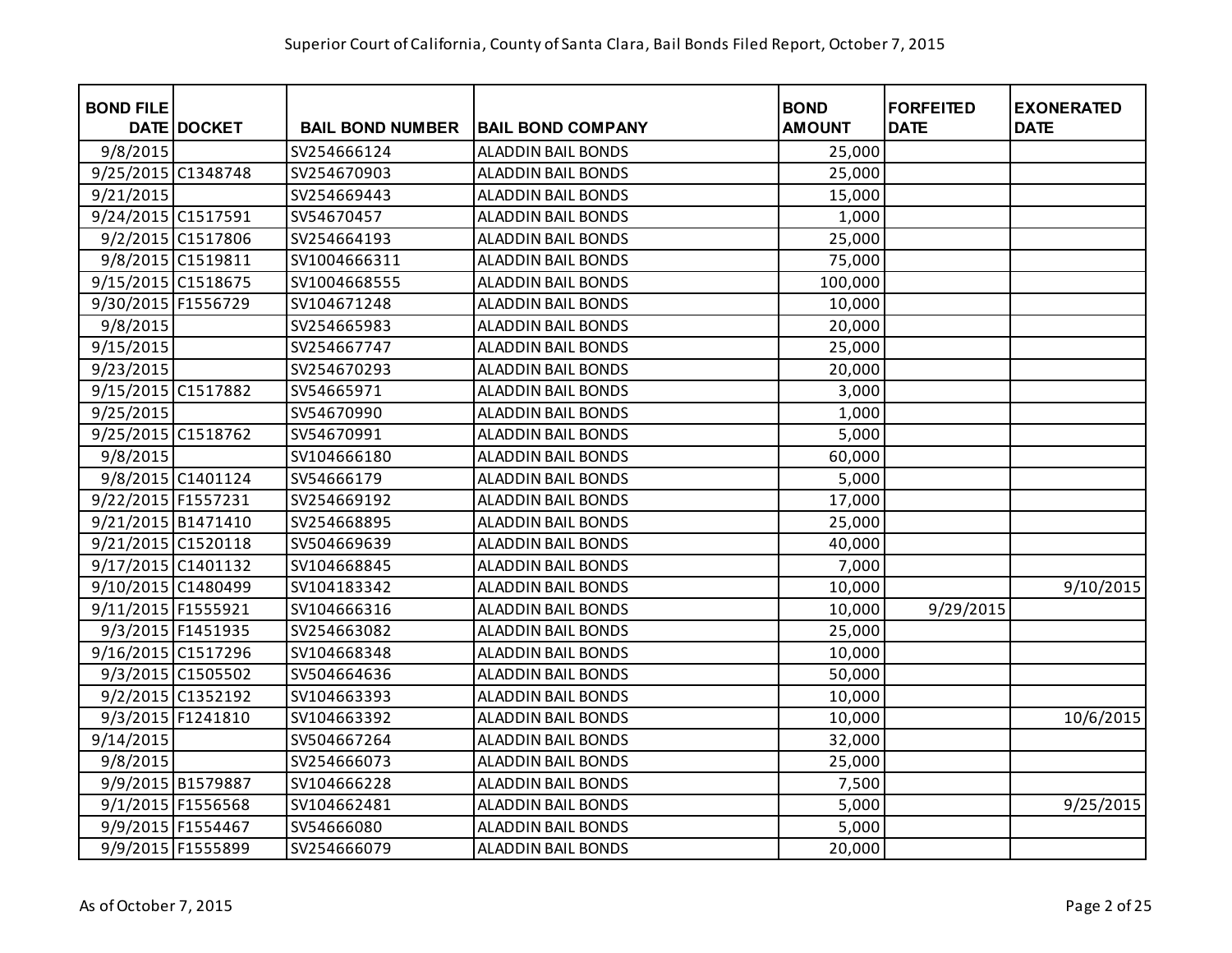| <b>BOND FILE</b>   | DATE DOCKET       | <b>BAIL BOND NUMBER</b> | <b>BAIL BOND COMPANY</b>  | <b>BOND</b><br><b>AMOUNT</b> | <b>FORFEITED</b><br><b>DATE</b> | <b>EXONERATED</b><br><b>DATE</b> |
|--------------------|-------------------|-------------------------|---------------------------|------------------------------|---------------------------------|----------------------------------|
|                    | 9/9/2015 F1556302 | SV54666081              | <b>ALADDIN BAIL BONDS</b> | 5,000                        |                                 |                                  |
|                    | 9/8/2015 C1516151 | SV104665774             | <b>ALADDIN BAIL BONDS</b> | 10,000                       | 9/10/2015                       |                                  |
| 9/3/2015           |                   | SV504664644             | <b>ALADDIN BAIL BONDS</b> | 50,000                       |                                 |                                  |
| 9/8/2015           |                   | SV254666177             | <b>ALADDIN BAIL BONDS</b> | 20,000                       |                                 |                                  |
| 9/15/2015 C1517792 |                   | SV504666061             | <b>ALADDIN BAIL BONDS</b> | 50,000                       |                                 |                                  |
| 9/28/2015          |                   | SV104671364             | <b>ALADDIN BAIL BONDS</b> | 10,000                       |                                 |                                  |
|                    | 9/4/2015 C1516490 | SV104663966             | <b>ALADDIN BAIL BONDS</b> | 10,000                       |                                 |                                  |
| 9/10/2015 C1519093 |                   | SV504666970             | <b>ALADDIN BAIL BONDS</b> | 50,000                       |                                 |                                  |
| 9/2/2015           |                   | SV25466814              | <b>ALADDIN BAIL BONDS</b> | 25,000                       |                                 |                                  |
| 9/28/2015 C1512450 |                   | SV254671783             | <b>ALADDIN BAIL BONDS</b> | 15,000                       |                                 |                                  |
| 9/28/2015 C1520610 |                   | SV504671782             | <b>ALADDIN BAIL BONDS</b> | 36,000                       |                                 |                                  |
| 9/22/2015 C1518313 |                   | SV104670225             | <b>ALADDIN BAIL BONDS</b> | 10,000                       |                                 |                                  |
| 9/8/2015           |                   | SV254665268             | <b>ALADDIN BAIL BONDS</b> | 15,000                       |                                 |                                  |
| 9/16/2015 C1518932 |                   | SV254668603             | <b>ALADDIN BAIL BONDS</b> | 25,000                       |                                 |                                  |
| 9/22/2015 C1514102 |                   | SV254669960             | <b>ALADDIN BAIL BONDS</b> | 25,000                       |                                 |                                  |
|                    | 9/9/2015 F1556644 | SV504666395             | ALADDIN BAIL BONDS        | 35,000                       |                                 |                                  |
|                    | 9/8/2015 C1519372 | SV504665442             | ALADDIN BAIL BONDS        | 35,000                       |                                 |                                  |
|                    | 9/2/2015 C1400835 | SV254660164             | ALADDIN BAIL BONDS        | 20,000                       | 9/16/2015                       |                                  |
| 9/28/2015          |                   | SV254670838             | ALADDIN BAIL BONDS        | 25,000                       |                                 |                                  |
| 9/28/2015          |                   | SV254671870             | <b>ALADDIN BAIL BONDS</b> | 15,000                       |                                 |                                  |
| 9/28/2015          |                   | SV254671579             | <b>ALADDIN BAIL BONDS</b> | 25,000                       |                                 |                                  |
| 9/21/2015 B1580542 |                   | SV54668953              | <b>ALADDIN BAIL BONDS</b> | 5,000                        |                                 |                                  |
| 9/10/2015 C1517350 |                   | SV54665726              | <b>ALADDIN BAIL BONDS</b> | 5,000                        |                                 |                                  |
| 9/9/2015           |                   | SV104666471             | <b>ALADDIN BAIL BONDS</b> | 10,000                       |                                 |                                  |
| 9/23/2015 C1518605 |                   | SV254669302             | <b>ALADDIN BAIL BONDS</b> | 25,000                       |                                 |                                  |
| 9/30/2015 C1519083 |                   | SV254672212             | <b>ALADDIN BAIL BONDS</b> | 11,000                       |                                 |                                  |
| 9/29/2015 C1483064 |                   | SV504670805             | <b>ALADDIN BAIL BONDS</b> | 20,000                       |                                 |                                  |
| 9/14/2015 C1518813 |                   | SV504667207             | <b>ALADDIN BAIL BONDS</b> | 25,000                       |                                 |                                  |
|                    | 9/2/2015 C1508611 | SV104661052             | <b>ALADDIN BAIL BONDS</b> | 8,000                        |                                 |                                  |
|                    | 9/9/2015 F1557267 | SV254666130             | <b>ALADDIN BAIL BONDS</b> | 15,000                       |                                 |                                  |
| 9/17/2015 FF723525 |                   | SV254666510             | <b>ALADDIN BAIL BONDS</b> | 15,000                       |                                 |                                  |
| 9/17/2015 B1581505 |                   | SV504668622             | <b>ALADDIN BAIL BONDS</b> | 45,000                       | 9/28/2015                       |                                  |
| 9/24/2015 C1516603 |                   | SV104670305             | <b>ALADDIN BAIL BONDS</b> | 7,500                        |                                 |                                  |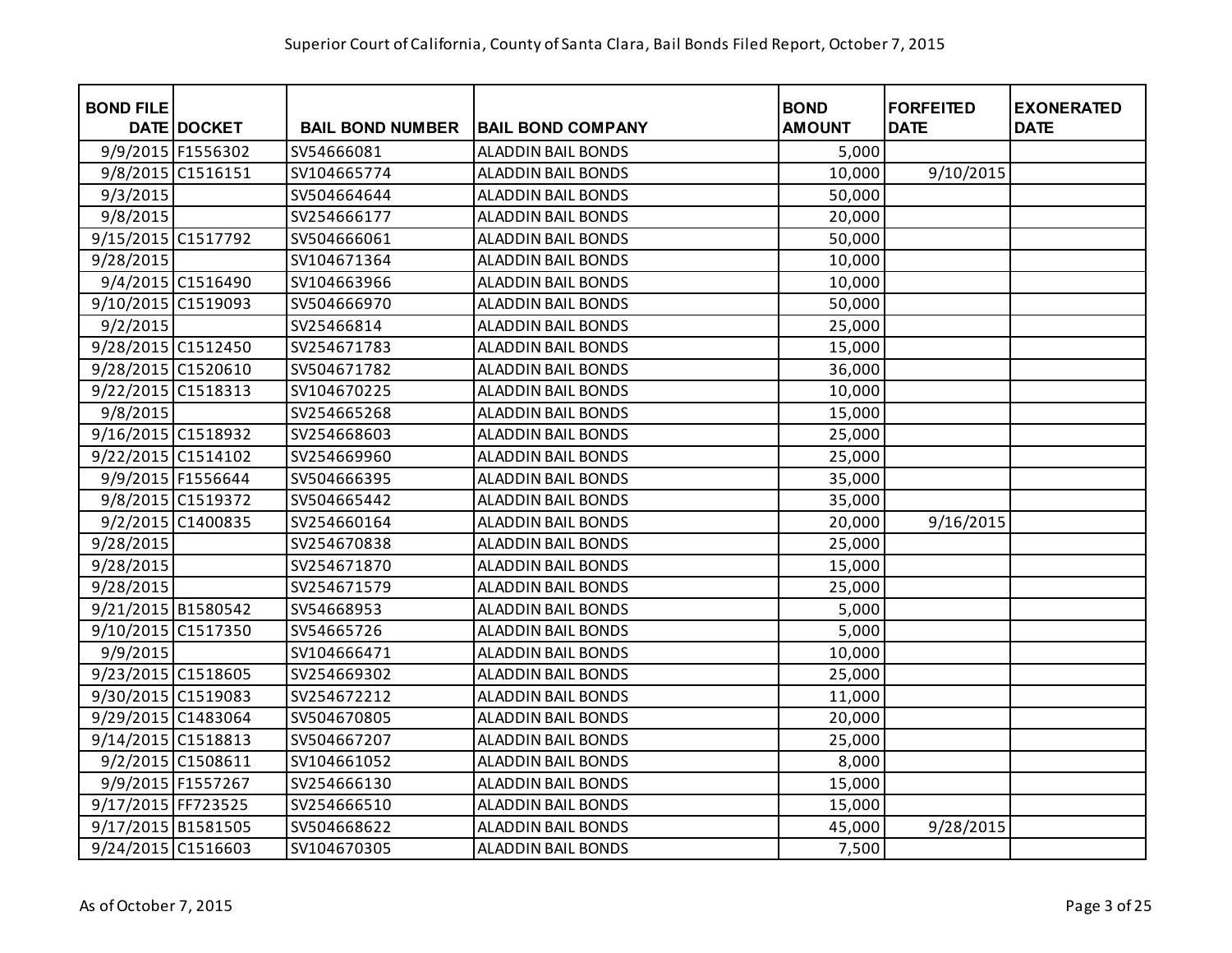| <b>BOND FILE</b>   | DATE DOCKET       | <b>BAIL BOND NUMBER</b> | <b>BAIL BOND COMPANY</b>  | <b>BOND</b><br><b>AMOUNT</b> | <b>FORFEITED</b><br><b>DATE</b> | <b>EXONERATED</b><br><b>DATE</b> |
|--------------------|-------------------|-------------------------|---------------------------|------------------------------|---------------------------------|----------------------------------|
| 9/10/2015 C1520214 |                   | SV504666976             | <b>ALADDIN BAIL BONDS</b> | 35,000                       |                                 |                                  |
|                    | 9/8/2015 C1499431 | SV104661624             | <b>ALADDIN BAIL BONDS</b> | 10,000                       |                                 |                                  |
|                    | 9/1/2015 C1511140 | SV254664070             | <b>ALADDIN BAIL BONDS</b> | 12,000                       | 9/30/2015                       |                                  |
| 9/14/2015 B1471298 |                   | SV254667550             | <b>ALADDIN BAIL BONDS</b> | 10,000                       |                                 |                                  |
| 9/14/2015 C1513946 |                   | SV54667558              | <b>ALADDIN BAIL BONDS</b> | 5,000                        |                                 |                                  |
| 9/15/2015          |                   | SV504667818             | <b>ALADDIN BAIL BONDS</b> | 42,000                       |                                 |                                  |
| 9/15/2015 C1400600 |                   | SV504668135             | ALADDIN BAIL BONDS        | 50,000                       |                                 |                                  |
| 9/14/2015          |                   | SV1504667647            | <b>ALADDIN BAIL BONDS</b> | 106,000                      |                                 |                                  |
| 9/21/2015 C1514808 |                   | SV104669722             | <b>ALADDIN BAIL BONDS</b> | 6,000                        |                                 |                                  |
| 9/25/2015 C1520600 |                   | SV104670926             | <b>ALADDIN BAIL BONDS</b> | 10,000                       |                                 |                                  |
| 9/14/2015 C1502095 |                   | SV104667562             | <b>ALADDIN BAIL BONDS</b> | 10,000                       |                                 |                                  |
| 9/17/2015 C1518475 |                   | SV254667732             | ALADDIN BAIL BONDS        | 20,000                       |                                 |                                  |
| 9/23/2015          |                   | SV504670392             | <b>ALADDIN BAIL BONDS</b> | 50,000                       |                                 |                                  |
| 9/30/2015 C1517419 |                   | SV54670594              | ALADDIN BAIL BONDS        | 5,000                        |                                 |                                  |
|                    | 9/1/2015 C1518802 | SV254663411             | <b>ALADDIN BAIL BONDS</b> | 25,000                       |                                 |                                  |
| 9/22/2015          |                   | SV1004670011            | <b>ALADDIN BAIL BONDS</b> | 100,000                      |                                 |                                  |
|                    | 9/3/2015 B1581323 | SV54664205              | <b>ALADDIN BAIL BONDS</b> | 5,000                        |                                 |                                  |
| 9/23/2015          |                   | SV1004670241            | <b>ALADDIN BAIL BONDS</b> | 100,000                      |                                 |                                  |
|                    | 9/9/2015 C1517347 | SV54666696              | <b>ALADDIN BAIL BONDS</b> | 5,000                        |                                 |                                  |
| 9/17/2015 B1472597 |                   | SV104667745             | <b>ALADDIN BAIL BONDS</b> | 10,000                       |                                 |                                  |
|                    | 9/8/2015 C1518325 | SV254665448             | <b>ALADDIN BAIL BONDS</b> | 10,000                       |                                 | 9/15/2015                        |
| 9/25/2015 C1510503 |                   | SV104670952             | <b>ALADDIN BAIL BONDS</b> | 10,000                       |                                 |                                  |
|                    | 9/9/2015 C1514200 | SV104665042             | <b>ALADDIN BAIL BONDS</b> | 10,000                       |                                 |                                  |
|                    | 9/8/2015 B1475541 | SV104664817             | ALADDIN BAIL BONDS        | 10,000                       |                                 |                                  |
| 9/15/2015          |                   | SV504668224             | <b>ALADDIN BAIL BONDS</b> | 50,000                       |                                 |                                  |
| 9/25/2015 C1513741 |                   | SV1004670916            | <b>ALADDIN BAIL BONDS</b> | 100,000                      |                                 |                                  |
| 9/17/2015          |                   | SV1004668402            | <b>ALADDIN BAIL BONDS</b> | 10,000                       |                                 |                                  |
| 9/18/2015          |                   | SV254668399             | <b>ALADDIN BAIL BONDS</b> | 15,000                       |                                 |                                  |
| 9/14/2015 C1515274 |                   | SV54664771              | <b>ALADDIN BAIL BONDS</b> | 5,000                        |                                 |                                  |
| 9/17/2015 C1516096 |                   | SV254667459             | <b>ALADDIN BAIL BONDS</b> | 15,000                       |                                 |                                  |
| 9/9/2015           |                   | SV504666513             | <b>ALADDIN BAIL BONDS</b> | 35,000                       |                                 |                                  |
| 9/16/2015          |                   | SV254667965             | <b>ALADDIN BAIL BONDS</b> | 25,000                       |                                 |                                  |
| 9/1/2015           |                   | SV54663993              | <b>ALADDIN BAIL BONDS</b> | 5,000                        |                                 |                                  |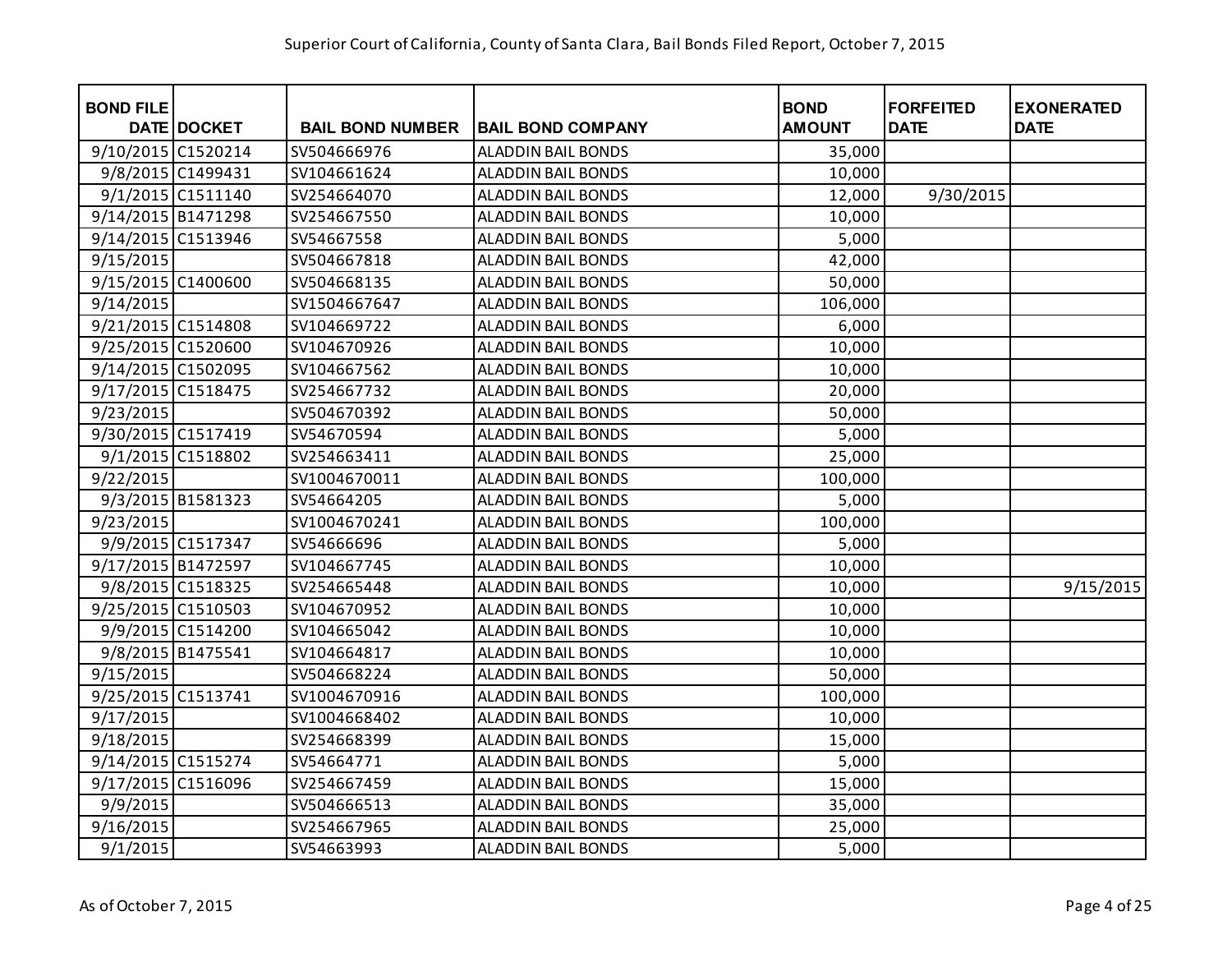| <b>BOND FILE</b>   | <b>DATE DOCKET</b> | <b>BAIL BOND NUMBER</b> | <b>BAIL BOND COMPANY</b>  | <b>BOND</b><br><b>AMOUNT</b> | <b>FORFEITED</b><br><b>DATE</b> | <b>EXONERATED</b><br><b>DATE</b> |
|--------------------|--------------------|-------------------------|---------------------------|------------------------------|---------------------------------|----------------------------------|
|                    | 9/1/2015 C1234068  | SV54663995              | <b>ALADDIN BAIL BONDS</b> | 2,000                        |                                 |                                  |
| 9/28/2015          |                    | SV254671441             | <b>ALADDIN BAIL BONDS</b> | 12,000                       |                                 |                                  |
|                    | 9/9/2015 F1555388  | SV254666144             | <b>ALADDIN BAIL BONDS</b> | 15,000                       |                                 |                                  |
| 9/8/2015           |                    | SV254665677             | ALADDIN BAIL BONDS        | 15,000                       |                                 |                                  |
| 9/3/2015           |                    | SV54664696              | <b>ALADDIN BAIL BONDS</b> | 5,000                        |                                 |                                  |
|                    | 9/3/2015 C1496253  | SV254664559             | <b>ALADDIN BAIL BONDS</b> | 15,000                       |                                 |                                  |
|                    | 9/3/2015 C1507475  | SV504664558             | ALADDIN BAIL BONDS        | 50,000                       |                                 |                                  |
|                    | 9/8/2015 C1507604  | SV104665407             | ALADDIN BAIL BONDS        | 8,000                        | 10/5/2015                       |                                  |
|                    | 9/8/2015 C1512937  | SV54665408              | <b>ALADDIN BAIL BONDS</b> | 5,000                        |                                 |                                  |
| 9/10/2015 C1517190 |                    | SV54665457              | <b>ALADDIN BAIL BONDS</b> | 5,000                        |                                 |                                  |
| 9/18/2015 F1556623 |                    | SV104669050             | <b>ALADDIN BAIL BONDS</b> | 10,000                       |                                 |                                  |
| 9/23/2015          |                    | SV104670468             | <b>ALADDIN BAIL BONDS</b> | 10,000                       |                                 |                                  |
| 9/28/2015          |                    | SV254671871             | <b>ALADDIN BAIL BONDS</b> | 25,000                       |                                 |                                  |
|                    | 9/8/2015 C1514752  | SV504666363             | <b>ALADDIN BAIL BONDS</b> | 35,000                       |                                 |                                  |
| 9/14/2015          |                    | SV504667928             | <b>ALADDIN BAIL BONDS</b> | 40,000                       |                                 |                                  |
| 9/17/2015 B1471062 |                    | SV254666572             | <b>ALADDIN BAIL BONDS</b> | 25,000                       |                                 |                                  |
| 9/21/2015 C1509706 |                    | SV54670000              | <b>ALADDIN BAIL BONDS</b> | 1,000                        |                                 |                                  |
| 9/21/2015 C1511365 |                    | SV54670001              | <b>ALADDIN BAIL BONDS</b> | 5,000                        |                                 |                                  |
| 9/21/2015 C1520096 |                    | SV104669999             | <b>ALADDIN BAIL BONDS</b> | 10,000                       |                                 |                                  |
|                    | 9/4/2015 C1400915  | SV254665152             | <b>ALADDIN BAIL BONDS</b> | 15,000                       |                                 |                                  |
|                    | 9/4/2015 C1502524  | SV254665154             | <b>ALADDIN BAIL BONDS</b> | 15,000                       |                                 |                                  |
|                    | 9/4/2015 C1503927  | SV254665153             | <b>ALADDIN BAIL BONDS</b> | 15,000                       |                                 |                                  |
|                    | 9/4/2015 C1515402  | SV104665108             | <b>ALADDIN BAIL BONDS</b> | 10,000                       |                                 |                                  |
| 9/11/2015          |                    | SV54667014              | <b>ALADDIN BAIL BONDS</b> | 1,000                        |                                 |                                  |
| 9/11/2015 C1502802 |                    | SV504667011             | ALADDIN BAIL BONDS        | 25,000                       |                                 |                                  |
| 9/10/2015 C1235387 |                    | SV104665459             | <b>ALADDIN BAIL BONDS</b> | 7,500                        |                                 |                                  |
| 9/22/2015 F1555885 |                    | SV254668407             | <b>ALADDIN BAIL BONDS</b> | 20,000                       |                                 |                                  |
| 9/17/2015 B1472921 |                    | SV54668616              | <b>ALADDIN BAIL BONDS</b> | 5,000                        |                                 |                                  |
|                    | 9/8/2015 C1515029  | SV1004666001            | <b>ALADDIN BAIL BONDS</b> | 81,000                       |                                 |                                  |
| 9/21/2015 C1517360 |                    | SV54669392              | <b>ALADDIN BAIL BONDS</b> | 5,000                        |                                 |                                  |
| 9/9/2015           |                    | SV254665800             | <b>ALADDIN BAIL BONDS</b> | 16,000                       |                                 |                                  |
|                    | 9/9/2015 F1453553  | SV104665801             | <b>ALADDIN BAIL BONDS</b> | 10,000                       |                                 |                                  |
| 9/8/2015           |                    | SV254666240             | <b>ALADDIN BAIL BONDS</b> | 10,000                       |                                 |                                  |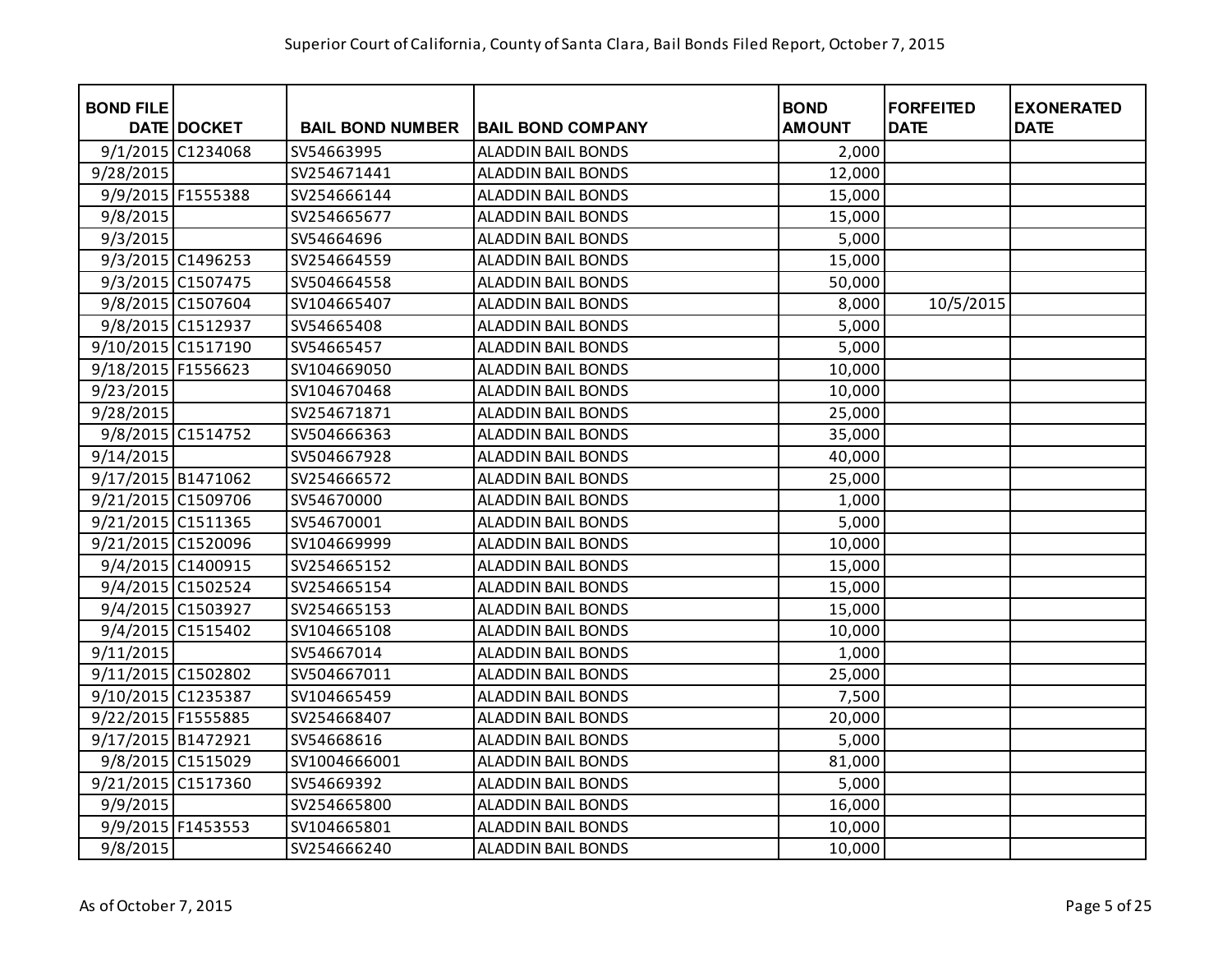| <b>BOND FILE</b>   | DATE DOCKET       | <b>BAIL BOND NUMBER</b> | <b>BAIL BOND COMPANY</b>  | <b>BOND</b><br><b>AMOUNT</b> | <b>FORFEITED</b><br><b>DATE</b> | <b>EXONERATED</b><br><b>DATE</b> |
|--------------------|-------------------|-------------------------|---------------------------|------------------------------|---------------------------------|----------------------------------|
| 9/21/2015 C1519811 |                   | SV1504669698            | <b>ALADDIN BAIL BONDS</b> | 125,000                      |                                 |                                  |
| 9/25/2015 C1510627 |                   | SV104670869             | <b>ALADDIN BAIL BONDS</b> | 7,000                        | 9/25/2015                       |                                  |
| 9/29/2015 F1452320 |                   | SV104671507             | <b>ALADDIN BAIL BONDS</b> | 10,000                       |                                 |                                  |
| 9/29/2015 F1555623 |                   | SV104671508             | <b>ALADDIN BAIL BONDS</b> | 10,000                       |                                 |                                  |
| 9/11/2015 F1556943 |                   | SV504666894             | <b>ALADDIN BAIL BONDS</b> | 50,000                       |                                 |                                  |
| 9/30/2015 C1107182 |                   | SV54670657              | <b>ALADDIN BAIL BONDS</b> | 1,000                        |                                 |                                  |
|                    | 9/2/2015 B1579759 | SV104662454             | <b>ALADDIN BAIL BONDS</b> | 7,500                        |                                 |                                  |
| 9/17/2015 C1516496 |                   | SV104667687             | <b>ALADDIN BAIL BONDS</b> | 10,000                       |                                 |                                  |
|                    | 9/9/2015 C1521484 | SV254666604             | <b>ALADDIN BAIL BONDS</b> | 25,000                       |                                 |                                  |
| 9/28/2015          |                   | SV104671334             | <b>ALADDIN BAIL BONDS</b> | 10,000                       |                                 |                                  |
| 9/28/2015 C1520000 |                   | SV1004671335            | <b>ALADDIN BAIL BONDS</b> | 80,000                       |                                 |                                  |
| 9/23/2015 C1491812 |                   | SV504670406             | <b>ALADDIN BAIL BONDS</b> | 40,000                       |                                 |                                  |
|                    | 9/4/2015 C1506543 | SV104662926             | <b>ALADDIN BAIL BONDS</b> | 10,000                       | 9/28/2015                       |                                  |
|                    | 9/8/2015 C1496683 | SV504666424             | <b>ALADDIN BAIL BONDS</b> | 40,000                       |                                 |                                  |
| 9/8/2015           |                   | SV104666384             | <b>ALADDIN BAIL BONDS</b> | 10,000                       |                                 |                                  |
| 9/25/2015 C1371113 |                   | SV254670859             | ALADDIN BAIL BONDS        | 20,000                       | 9/29/2015                       |                                  |
| 9/8/2015           |                   | SV54665223              | ALADDIN BAIL BONDS        | 5,000                        |                                 |                                  |
| 9/23/2015 C1478048 |                   | SV504670351             | <b>ALADDIN BAIL BONDS</b> | 35,000                       | 9/29/2015                       |                                  |
|                    | 9/2/2015 C1512118 | SV1004661869            | ALADDIN BAIL BONDS        | 55,000                       |                                 |                                  |
| 9/22/2015          |                   | SV254670184             | <b>ALADDIN BAIL BONDS</b> | 25,000                       |                                 |                                  |
| 9/15/2015 C1507685 |                   | SV504668340             | <b>ALADDIN BAIL BONDS</b> | 50,000                       |                                 |                                  |
| 9/23/2015          |                   | SV54670268              | <b>ALADDIN BAIL BONDS</b> | 5,000                        |                                 |                                  |
| 9/29/2015 C1520782 |                   | SV54672112              | <b>ALADDIN BAIL BONDS</b> | 5,000                        |                                 |                                  |
| 9/29/2015 C1492520 |                   | SV104672047             | <b>ALADDIN BAIL BONDS</b> | 7,500                        |                                 |                                  |
|                    | 9/8/2015 C1514706 | SV54662359              | <b>ALADDIN BAIL BONDS</b> | 5,000                        | 9/22/2015                       |                                  |
| 9/21/2015 C1507147 |                   | SV504668279             | <b>ALADDIN BAIL BONDS</b> | 50,000                       |                                 |                                  |
| 9/28/2015 C1517820 |                   | SV504671786             | <b>ALADDIN BAIL BONDS</b> | 25,000                       |                                 |                                  |
| 9/29/2015          |                   | SV504671837             | <b>ALADDIN BAIL BONDS</b> | 30,000                       |                                 |                                  |
| 9/11/2015 F1557205 |                   | SV104666935             | <b>ALADDIN BAIL BONDS</b> | 10,000                       |                                 |                                  |
| 9/30/2015          |                   | SV254672299             | <b>ALADDIN BAIL BONDS</b> | 12,000                       |                                 |                                  |
|                    | 9/4/2015 C1511468 | SV54663895              | <b>ALADDIN BAIL BONDS</b> | 5,000                        |                                 |                                  |
| 9/28/2015          |                   | SV104671123             | <b>ALADDIN BAIL BONDS</b> | 10,000                       |                                 |                                  |
| 9/14/2015          |                   | SV504668057             | <b>ALADDIN BAIL BONDS</b> | 30,000                       |                                 |                                  |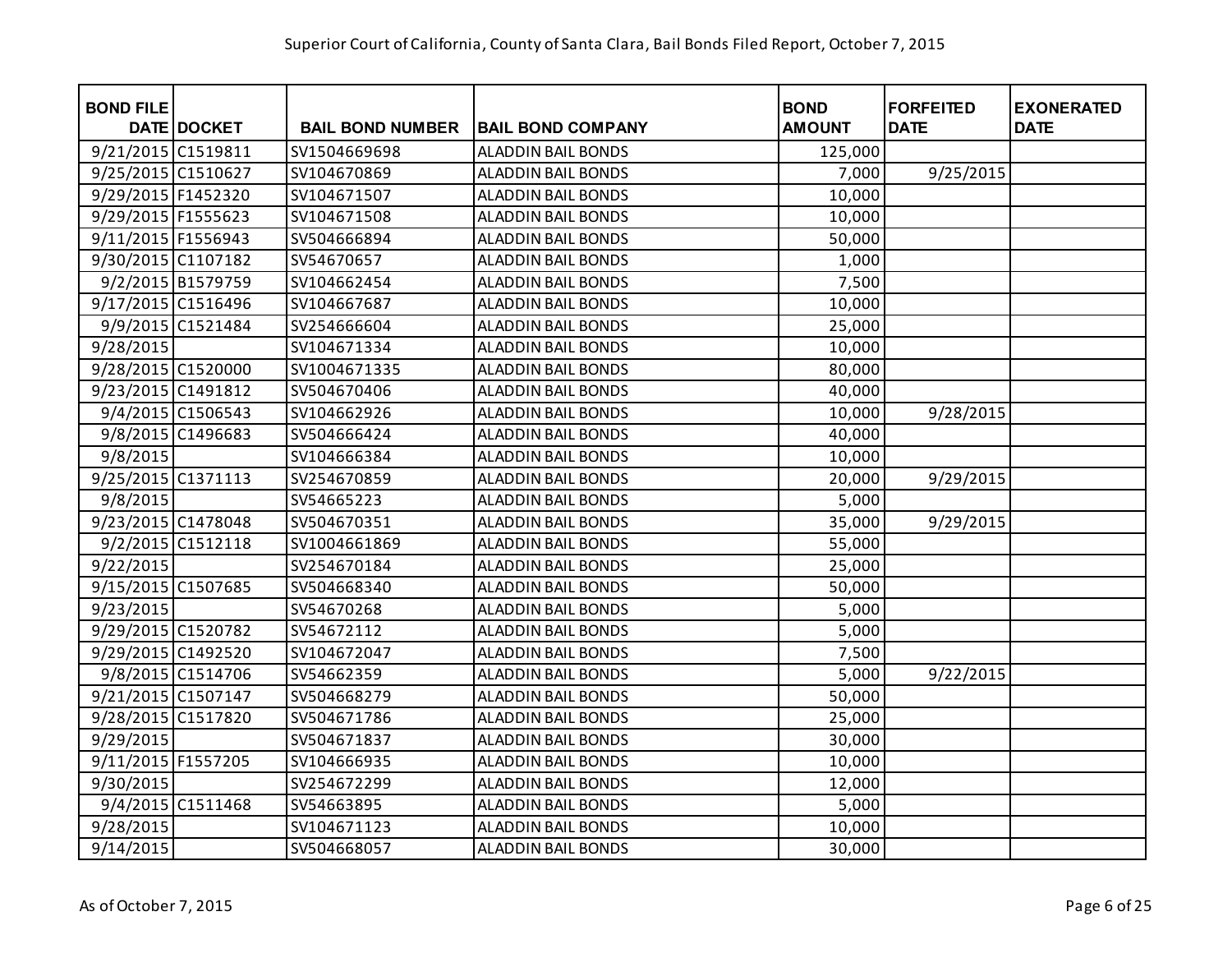| <b>BOND FILE</b>   | DATE DOCKET       | <b>BAIL BOND NUMBER</b> | <b>BAIL BOND COMPANY</b>  | <b>BOND</b><br><b>AMOUNT</b> | <b>FORFEITED</b><br><b>DATE</b> | <b>EXONERATED</b><br><b>DATE</b> |
|--------------------|-------------------|-------------------------|---------------------------|------------------------------|---------------------------------|----------------------------------|
|                    | 9/3/2015 B1578080 | SV104661963             | <b>ALADDIN BAIL BONDS</b> | 10,000                       | 9/23/2015                       |                                  |
| 9/10/2015 C1515532 |                   | SV254665349             | <b>ALADDIN BAIL BONDS</b> | 11,000                       |                                 |                                  |
| 9/17/2015 C1496636 |                   | SV54668890              | <b>ALADDIN BAIL BONDS</b> | 5,000                        |                                 |                                  |
| 9/17/2015 C1506165 |                   | SV504668889             | <b>ALADDIN BAIL BONDS</b> | 40,000                       |                                 |                                  |
| 9/11/2015          |                   | SV504667228             | <b>ALADDIN BAIL BONDS</b> | 30,000                       |                                 |                                  |
|                    | 9/8/2015 B1578791 | SV104665138             | <b>ALADDIN BAIL BONDS</b> | 10,000                       |                                 |                                  |
| 9/9/2015           |                   | SV254665999             | ALADDIN BAIL BONDS        | 15,000                       |                                 |                                  |
| 9/29/2015 C1519044 |                   | SV54671275              | <b>ALADDIN BAIL BONDS</b> | 5,000                        |                                 |                                  |
| 9/22/2015          |                   | SV254669950             | <b>ALADDIN BAIL BONDS</b> | 25,000                       |                                 |                                  |
|                    | 9/4/2015 C1515596 | SV54663382              | <b>ALADDIN BAIL BONDS</b> | 5,000                        |                                 |                                  |
|                    | 9/2/2015 C1485639 | SV254664379             | <b>ALADDIN BAIL BONDS</b> | 25,000                       |                                 |                                  |
| 9/14/2015 C1513919 |                   | SV104667707             | ALADDIN BAIL BONDS        | 10,000                       |                                 |                                  |
| 9/21/2015 C1499755 |                   | SV104632414             | <b>ALADDIN BAIL BONDS</b> | 10,000                       |                                 |                                  |
| 9/21/2015 B1579421 |                   | SV254650365             | ALADDIN BAIL BONDS        | 15,000                       |                                 |                                  |
| 9/3/2015           |                   | SV54664651              | <b>ALADDIN BAIL BONDS</b> | 1,000                        |                                 |                                  |
|                    | 9/3/2015 C1473560 | SV254664652             | <b>ALADDIN BAIL BONDS</b> | 17,000                       |                                 |                                  |
|                    | 9/8/2015 B1580130 | SV54664933              | <b>ALADDIN BAIL BONDS</b> | 5,000                        |                                 |                                  |
| 9/29/2015 C1516834 |                   | SV104671177             | <b>ALADDIN BAIL BONDS</b> | 10,000                       |                                 |                                  |
|                    | 9/3/2015 B1369664 | SV254664139             | <b>ALADDIN BAIL BONDS</b> | 25,000                       |                                 | 9/30/2015                        |
|                    | 9/3/2015 B1471038 | SV254664138             | <b>ALADDIN BAIL BONDS</b> | 25,000                       |                                 | 9/30/2015                        |
| 9/15/2015 C1519683 |                   | SV1004668191            | <b>ALADDIN BAIL BONDS</b> | 61,000                       |                                 |                                  |
| 9/24/2015 C1493752 |                   | SV54670628              | <b>ALADDIN BAIL BONDS</b> | 5,000                        |                                 |                                  |
| 9/18/2015 F1556979 |                   | SV254668728             | <b>ALADDIN BAIL BONDS</b> | 15,000                       |                                 |                                  |
| 9/10/2015          |                   | SV254666959             | ALADDIN BAIL BONDS        | 17,000                       |                                 |                                  |
| 9/10/2015 C1518312 |                   | SV504666767             | <b>ALADDIN BAIL BONDS</b> | 15,000                       |                                 |                                  |
|                    | 9/8/2015 F1346659 | SV504664872             | <b>ALADDIN BAIL BONDS</b> | 30,000                       | 10/6/2015                       |                                  |
| 9/11/2015          |                   | SV254666629             | <b>ALADDIN BAIL BONDS</b> | 25,000                       |                                 |                                  |
| 9/29/2015 C1517131 |                   | SV504672062             | <b>ALADDIN BAIL BONDS</b> | 30,000                       |                                 |                                  |
|                    | 9/2/2015 C1488848 | SV54659363              | <b>ALADDIN BAIL BONDS</b> | 5,000                        |                                 |                                  |
|                    | 9/2/2015 C1495289 | SV504659362             | <b>ALADDIN BAIL BONDS</b> | 40,000                       |                                 |                                  |
| 9/9/2015           |                   | SV254665994             | <b>ALADDIN BAIL BONDS</b> | 25,000                       |                                 |                                  |
| 9/8/2015           |                   | SV254665300             | <b>ALADDIN BAIL BONDS</b> | 25,000                       |                                 |                                  |
| 9/9/2015           |                   | SV104665985             | <b>ALADDIN BAIL BONDS</b> | 10,000                       |                                 |                                  |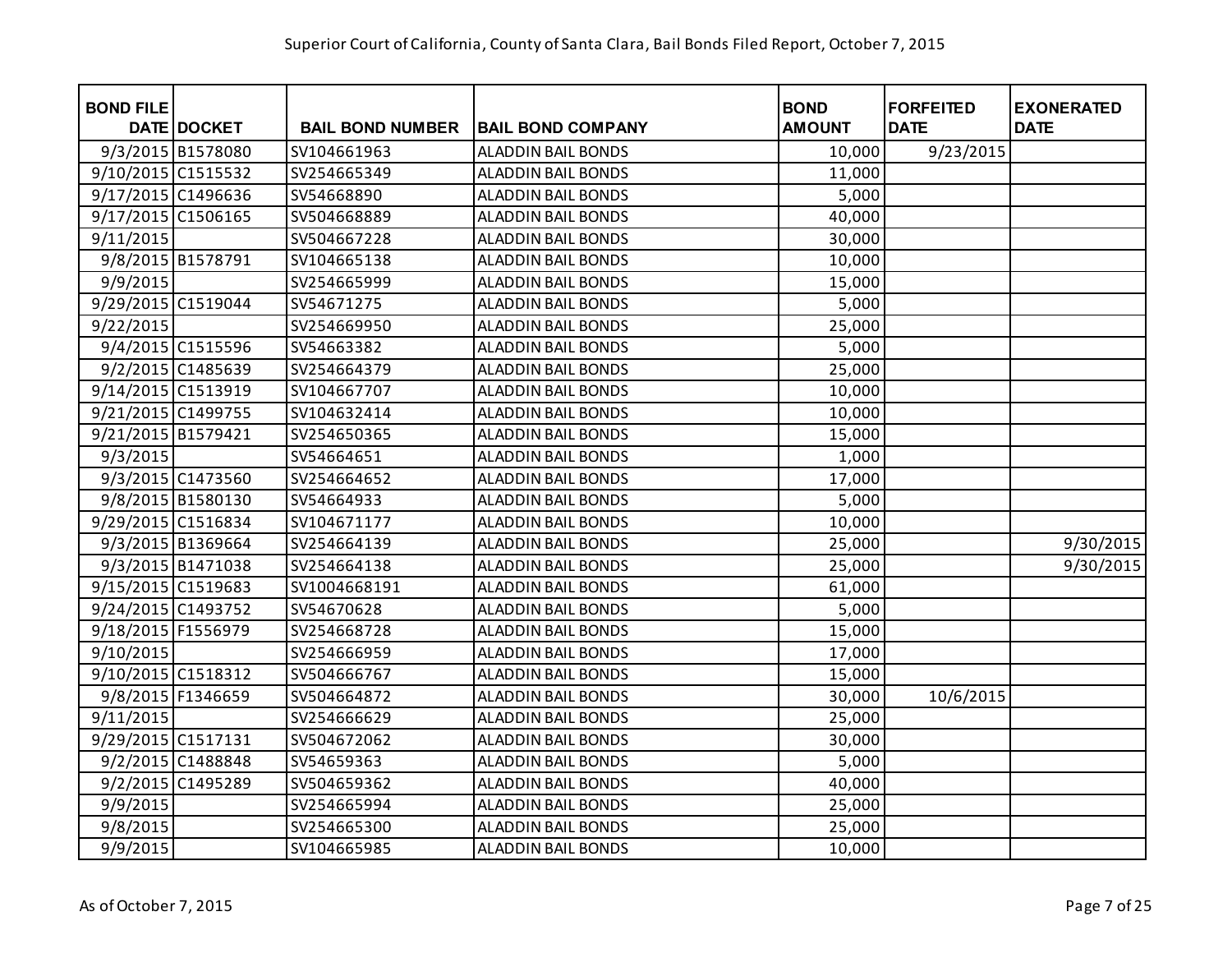| <b>BOND FILE</b>   |                   |                         |                           | <b>BOND</b>   | <b>FORFEITED</b> | <b>EXONERATED</b> |
|--------------------|-------------------|-------------------------|---------------------------|---------------|------------------|-------------------|
|                    | DATE DOCKET       | <b>BAIL BOND NUMBER</b> | <b>BAIL BOND COMPANY</b>  | <b>AMOUNT</b> | <b>DATE</b>      | <b>DATE</b>       |
|                    | 9/8/2015 B1475264 | SV504664845             | <b>ALADDIN BAIL BONDS</b> | 35,000        | 9/16/2015        |                   |
|                    | 9/8/2015 C1516536 | SV104665413             | <b>ALADDIN BAIL BONDS</b> | 6,000         |                  |                   |
| 9/9/2015           |                   | SV254666647             | <b>ALADDIN BAIL BONDS</b> | 25,000        |                  |                   |
| 9/22/2015 B1472743 |                   | SV54669975              | <b>ALADDIN BAIL BONDS</b> | 5,000         |                  |                   |
| 9/16/2015 C1495343 |                   | SV54668697              | <b>ALADDIN BAIL BONDS</b> | 5,000         | 9/16/2015        | 9/29/2015         |
| 9/14/2015 C1502899 |                   | SV104667661             | <b>ALADDIN BAIL BONDS</b> | 10,000        |                  |                   |
| 9/14/2015 C1515938 |                   | SV104667660             | <b>ALADDIN BAIL BONDS</b> | 10,000        |                  |                   |
| 9/18/2015 F1557024 |                   | SV1004668835            | <b>ALADDIN BAIL BONDS</b> | 70,000        |                  |                   |
|                    | 9/4/2015 C1518587 | SV2504634820            | <b>ALADDIN BAIL BONDS</b> | 42,000        |                  |                   |
| 9/30/2015 C1517228 |                   | SV504672385             | <b>ALADDIN BAIL BONDS</b> | 30,000        |                  |                   |
|                    | 9/8/2015 F1556904 | SV254664418             | <b>ALADDIN BAIL BONDS</b> | 20,000        |                  |                   |
| 9/22/2015 C1478940 |                   | SV104667468             | <b>ALADDIN BAIL BONDS</b> | 10,000        |                  |                   |
| 9/10/2015 C1515667 |                   | SV54666953              | <b>ALADDIN BAIL BONDS</b> | 5,000         |                  |                   |
| 9/15/2015 B1581482 |                   | SV254667565             | <b>ALADDIN BAIL BONDS</b> | 25,000        |                  |                   |
| 9/8/2015           |                   | SV104665671             | <b>ALADDIN BAIL BONDS</b> | 7,500         |                  |                   |
| 9/14/2015 F1556978 |                   | SV104667096             | <b>ALADDIN BAIL BONDS</b> | 5,000         |                  |                   |
| 9/28/2015 C1493077 |                   | SV504671137             | <b>ALADDIN BAIL BONDS</b> | 50,000        |                  |                   |
| 9/14/2015          |                   | SV1504667990            | <b>ALADDIN BAIL BONDS</b> | 101,000       |                  |                   |
| 9/14/2015 C1517121 |                   | SV104666987             | <b>ALADDIN BAIL BONDS</b> | 10,000        |                  |                   |
| 9/14/2015 B1581492 |                   | SV504666808             | <b>ALADDIN BAIL BONDS</b> | 50,000        |                  |                   |
| 9/21/2015 C1506754 |                   | SV54666830              | <b>ALADDIN BAIL BONDS</b> | 5,000         |                  |                   |
| 9/8/2015           |                   | SV104666379             | ALADDIN BAIL BONDS        | 10,000        |                  |                   |
|                    | 9/2/2015 B1472562 | SV104663657             | <b>ALADDIN BAIL BONDS</b> | 10,000        |                  |                   |
|                    | 9/3/2015 F1556332 | SV54663250              | <b>ALADDIN BAIL BONDS</b> | 5,000         |                  | 9/11/2015         |
| 9/14/2015          |                   | SV504667178             | <b>ALADDIN BAIL BONDS</b> | 26,000        |                  |                   |
| 9/23/2015 C1520569 |                   | SV504670356             | <b>ALADDIN BAIL BONDS</b> | 50,000        |                  |                   |
|                    | 9/3/2015 C1519346 | SV504664520             | <b>ALADDIN BAIL BONDS</b> | 35,000        |                  |                   |
|                    | 9/3/2015 C1511954 | SV254664737             | <b>ALADDIN BAIL BONDS</b> | 20,000        |                  |                   |
|                    | 9/1/2015 C1515338 | SV54664022              | <b>ALADDIN BAIL BONDS</b> | 5,000         |                  | 9/1/2015          |
|                    | 9/2/2015 C1488927 | SV254662499             | <b>ALADDIN BAIL BONDS</b> | 20,000        |                  |                   |
|                    | 9/1/2015 C1515672 | SV104660662             | <b>ALADDIN BAIL BONDS</b> | 10,000        |                  |                   |
| 9/14/2015 C1480077 |                   | SV104667825             | <b>ALADDIN BAIL BONDS</b> | 5,000         |                  |                   |
| 9/14/2015 C1495387 |                   | SV54667868              | <b>ALADDIN BAIL BONDS</b> | 5,000         |                  |                   |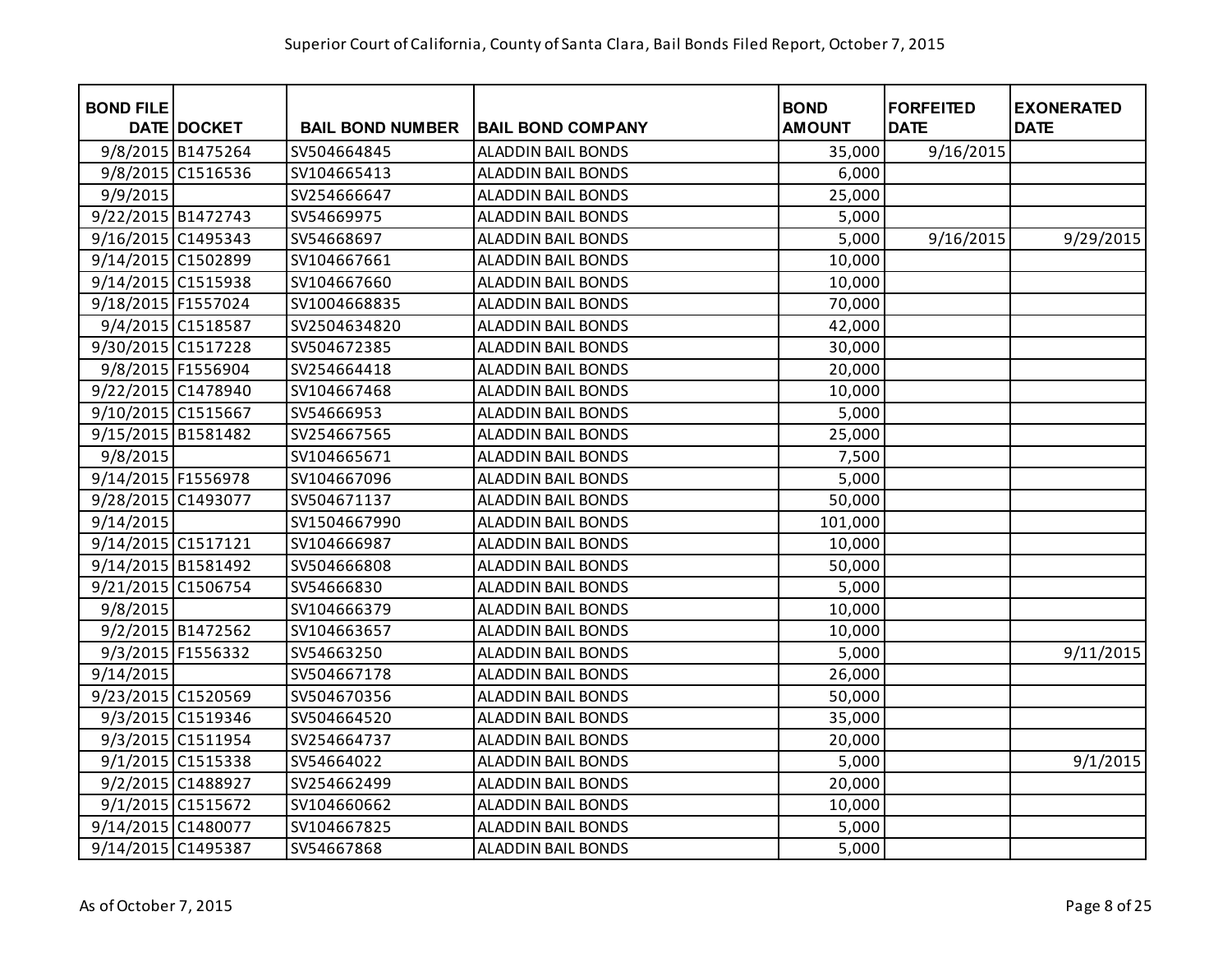| <b>BOND FILE</b>   | DATE DOCKET       | <b>BAIL BOND NUMBER</b> | <b>BAIL BOND COMPANY</b>  | <b>BOND</b><br><b>AMOUNT</b> | <b>FORFEITED</b><br><b>DATE</b> | <b>EXONERATED</b><br><b>DATE</b> |
|--------------------|-------------------|-------------------------|---------------------------|------------------------------|---------------------------------|----------------------------------|
| 9/28/2015          |                   | SV254671743             | <b>ALADDIN BAIL BONDS</b> |                              |                                 |                                  |
|                    |                   |                         |                           | 15,000                       |                                 |                                  |
| 9/18/2015 F1557011 |                   | SV504668819             | <b>ALADDIN BAIL BONDS</b> | 25,000                       |                                 |                                  |
|                    | 9/1/2015 F1243860 | SV254663407             | <b>ALADDIN BAIL BONDS</b> | 20,000                       | 9/29/2015                       |                                  |
| 9/28/2015          |                   | SV254671841             | <b>ALADDIN BAIL BONDS</b> | 25,000                       |                                 |                                  |
| 9/10/2015 C1509874 |                   | SV104666887             | ALADDIN BAIL BONDS        | 6,000                        |                                 |                                  |
| 9/18/2015          |                   | SV254668967             | <b>ALADDIN BAIL BONDS</b> | 16,000                       |                                 |                                  |
|                    | 9/3/2015 C1518867 | SV104664815             | <b>ALADDIN BAIL BONDS</b> | 6,000                        |                                 |                                  |
| 9/14/2015          |                   | SV104668098             | <b>ALADDIN BAIL BONDS</b> | 10,000                       |                                 |                                  |
| 9/10/2015 C1517343 |                   | SV104666579             | <b>ALADDIN BAIL BONDS</b> | 7,000                        |                                 |                                  |
| 9/8/2015           |                   | SV104665224             | <b>ALADDIN BAIL BONDS</b> | 10,000                       |                                 |                                  |
| 9/14/2015 C1504125 |                   | SV104667105             | <b>ALADDIN BAIL BONDS</b> | 7,500                        |                                 |                                  |
| 9/22/2015          |                   | SV254669378             | ALADDIN BAIL BONDS        | 20,000                       |                                 |                                  |
| 9/22/2015          |                   | SV254669942             | <b>ALADDIN BAIL BONDS</b> | 15,000                       |                                 |                                  |
| 9/9/2015           |                   | SV254665348             | <b>ALADDIN BAIL BONDS</b> | 11,000                       |                                 |                                  |
|                    | 9/9/2015 C1512233 | SV104666610             | <b>ALADDIN BAIL BONDS</b> | 10,000                       |                                 |                                  |
| 9/28/2015 C1508832 |                   | SV104668546             | <b>ALADDIN BAIL BONDS</b> | 10,000                       |                                 |                                  |
| 9/21/2015 B1579701 |                   | SV104667399             | <b>ALADDIN BAIL BONDS</b> | 10,000                       |                                 |                                  |
| 9/14/2015          |                   | SV504667100             | <b>ALADDIN BAIL BONDS</b> | 50,000                       |                                 |                                  |
| 9/4/2015           |                   | SV1004664773            | ALADDIN BAIL BONDS        | 56,000                       |                                 |                                  |
|                    | 9/8/2015 F1556646 | SV1004664947            | <b>ALADDIN BAIL BONDS</b> | 75,000                       |                                 |                                  |
|                    | 9/1/2015 F1554048 | SV104663152             | <b>ALADDIN BAIL BONDS</b> | 10,000                       |                                 |                                  |
|                    | 9/2/2015 C1513851 | SV1504664319            | ALADDIN BAIL BONDS        | 125,000                      |                                 |                                  |
| 9/14/2015          |                   | SV54667941              | <b>ALADDIN BAIL BONDS</b> | 5,000                        |                                 |                                  |
| 9/2/2015           |                   | SV504663354             | <b>ALADDIN BAIL BONDS</b> | 25,000                       |                                 |                                  |
| 9/4/2015           |                   | SV504664825             | <b>ALADDIN BAIL BONDS</b> | 25,000                       |                                 |                                  |
|                    | 9/4/2015 C1515555 | SV54663784              | ALADDIN BAIL BONDS        | 5,000                        |                                 |                                  |
|                    | 9/2/2015 C1490685 | SV54662765              | <b>ALADDIN BAIL BONDS</b> | 5,000                        |                                 |                                  |
| 9/17/2015 C1521504 |                   | SV254668818             | <b>ALADDIN BAIL BONDS</b> | 11,000                       |                                 |                                  |
| 9/15/2015          |                   | SV104668097             | <b>ALADDIN BAIL BONDS</b> | 10,000                       |                                 |                                  |
| 9/23/2015          |                   | SV54670437              | <b>ALADDIN BAIL BONDS</b> | 5,000                        |                                 |                                  |
| 9/23/2015 C1516977 |                   | SV54670435              | <b>ALADDIN BAIL BONDS</b> | 1,000                        |                                 |                                  |
| 9/23/2015 C1518613 |                   | SV254670316             | <b>ALADDIN BAIL BONDS</b> | 20,000                       |                                 |                                  |
| 9/28/2015 C1489266 |                   | SV254671825             | <b>ALADDIN BAIL BONDS</b> | 17,000                       |                                 |                                  |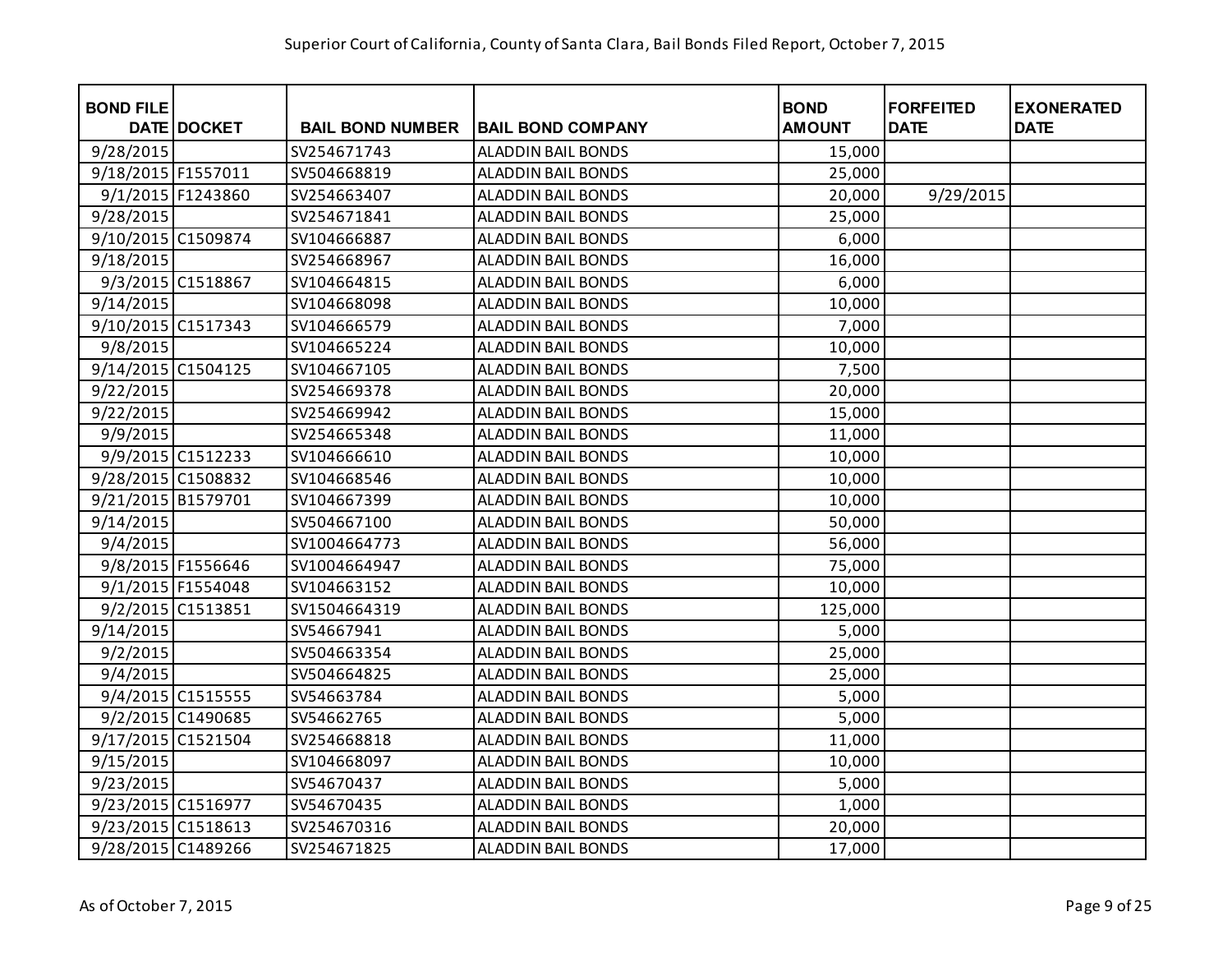| <b>BOND FILE</b>   | DATE DOCKET       | <b>BAIL BOND NUMBER</b> | <b>BAIL BOND COMPANY</b>  | <b>BOND</b><br><b>AMOUNT</b> | <b>FORFEITED</b><br><b>DATE</b> | <b>EXONERATED</b><br><b>DATE</b> |
|--------------------|-------------------|-------------------------|---------------------------|------------------------------|---------------------------------|----------------------------------|
|                    |                   |                         |                           |                              |                                 |                                  |
| 9/28/2015 C1499246 |                   | SV104671826             | <b>ALADDIN BAIL BONDS</b> | 10,000                       |                                 |                                  |
| 9/28/2015 C1514156 |                   | SV254671827             | <b>ALADDIN BAIL BONDS</b> | 25,000                       |                                 |                                  |
| 9/28/2015 C1518613 |                   | SV254671828             | <b>ALADDIN BAIL BONDS</b> | 25,000                       |                                 |                                  |
| 9/16/2015 C1518835 |                   | SV254668430             | <b>ALADDIN BAIL BONDS</b> | 5,000                        |                                 |                                  |
| 9/18/2015          |                   | SV254668991             | <b>ALADDIN BAIL BONDS</b> | 25,000                       |                                 |                                  |
| 9/18/2015 F1556811 |                   | SV104668765             | <b>ALADDIN BAIL BONDS</b> | 10,000                       |                                 |                                  |
| 9/28/2015 C1517405 |                   | SV504670222             | <b>ALADDIN BAIL BONDS</b> | 50,000                       |                                 |                                  |
| 9/22/2015 C1475526 |                   | SV254670228             | <b>ALADDIN BAIL BONDS</b> | 20,000                       |                                 |                                  |
| 9/15/2015 C1504863 |                   | SV1004666504            | <b>ALADDIN BAIL BONDS</b> | 60,000                       |                                 |                                  |
|                    | 9/8/2015 C1515369 | SV54665447              | <b>ALADDIN BAIL BONDS</b> | 5,000                        | 9/23/2015                       |                                  |
| 9/8/2015           |                   | SV104665192             | <b>ALADDIN BAIL BONDS</b> | 10,000                       |                                 |                                  |
|                    | 9/8/2015 C1513407 | SV104665446             | <b>ALADDIN BAIL BONDS</b> | 10,000                       | 9/23/2015                       |                                  |
| 9/21/2015          |                   | SV504669751             | <b>ALADDIN BAIL BONDS</b> | 50,000                       |                                 |                                  |
|                    | 9/9/2015 F1554204 | SV104665982             | <b>ALADDIN BAIL BONDS</b> | 10,000                       | 10/6/2015                       |                                  |
|                    | 9/4/2015 C1517250 | SV254663030             | <b>ALADDIN BAIL BONDS</b> | 15,000                       |                                 |                                  |
| 9/11/2015 C1519633 |                   | SV1004667211            | ALADDIN BAIL BONDS        | 55,000                       |                                 |                                  |
|                    | 9/4/2015 C1513170 | SV1004665013            | ALADDIN BAIL BONDS        | 100,000                      |                                 |                                  |
| 9/21/2015 C1499153 |                   | SV104669464             | ALADDIN BAIL BONDS        | 7,000                        |                                 |                                  |
| 9/21/2015 C1509789 |                   | SV104669465             | ALADDIN BAIL BONDS        | 10,000                       |                                 |                                  |
| 9/1/2015           |                   | SV254663896             | <b>ALADDIN BAIL BONDS</b> | 25,000                       |                                 |                                  |
| 9/15/2015          |                   | 213176 SV254668283      | <b>ALADDIN BAIL BONDS</b> | 15,000                       |                                 |                                  |
| 9/21/2015          |                   | SV104669176             | <b>ALADDIN BAIL BONDS</b> | 10,000                       |                                 |                                  |
|                    | 9/9/2015 C1511490 | SV504666707             | <b>ALADDIN BAIL BONDS</b> | 50,000                       |                                 |                                  |
| 9/14/2015 C1517656 |                   | SV54667710              | <b>ALADDIN BAIL BONDS</b> | 5,000                        |                                 |                                  |
| 9/22/2015 C1518489 |                   | SV54669847              | <b>ALADDIN BAIL BONDS</b> | 5,000                        |                                 |                                  |
| 9/29/2015 C1518550 |                   | SV104671462             | <b>ALADDIN BAIL BONDS</b> | 10,000                       |                                 |                                  |
| 9/15/2015 C1505497 |                   | SV254666711             | <b>ALADDIN BAIL BONDS</b> | 25,000                       |                                 |                                  |
| 9/3/2015           |                   | SV504664513             | <b>ALADDIN BAIL BONDS</b> | 35,000                       |                                 |                                  |
|                    | 9/3/2015 F1557212 | SV54664431              | <b>ALADDIN BAIL BONDS</b> | 5,000                        |                                 |                                  |
| 9/21/2015 C1513810 |                   | SV54669479              | <b>ALADDIN BAIL BONDS</b> | 5,000                        |                                 |                                  |
| 9/21/2015 C1517180 |                   | SV104669480             | <b>ALADDIN BAIL BONDS</b> | 7,500                        |                                 |                                  |
| 9/1/2015           |                   | SV504663907             | <b>ALADDIN BAIL BONDS</b> | 10,000                       |                                 |                                  |
|                    | 9/8/2015 F1556525 | SV104664681             | <b>ALADDIN BAIL BONDS</b> | 10,000                       | 10/5/2015                       |                                  |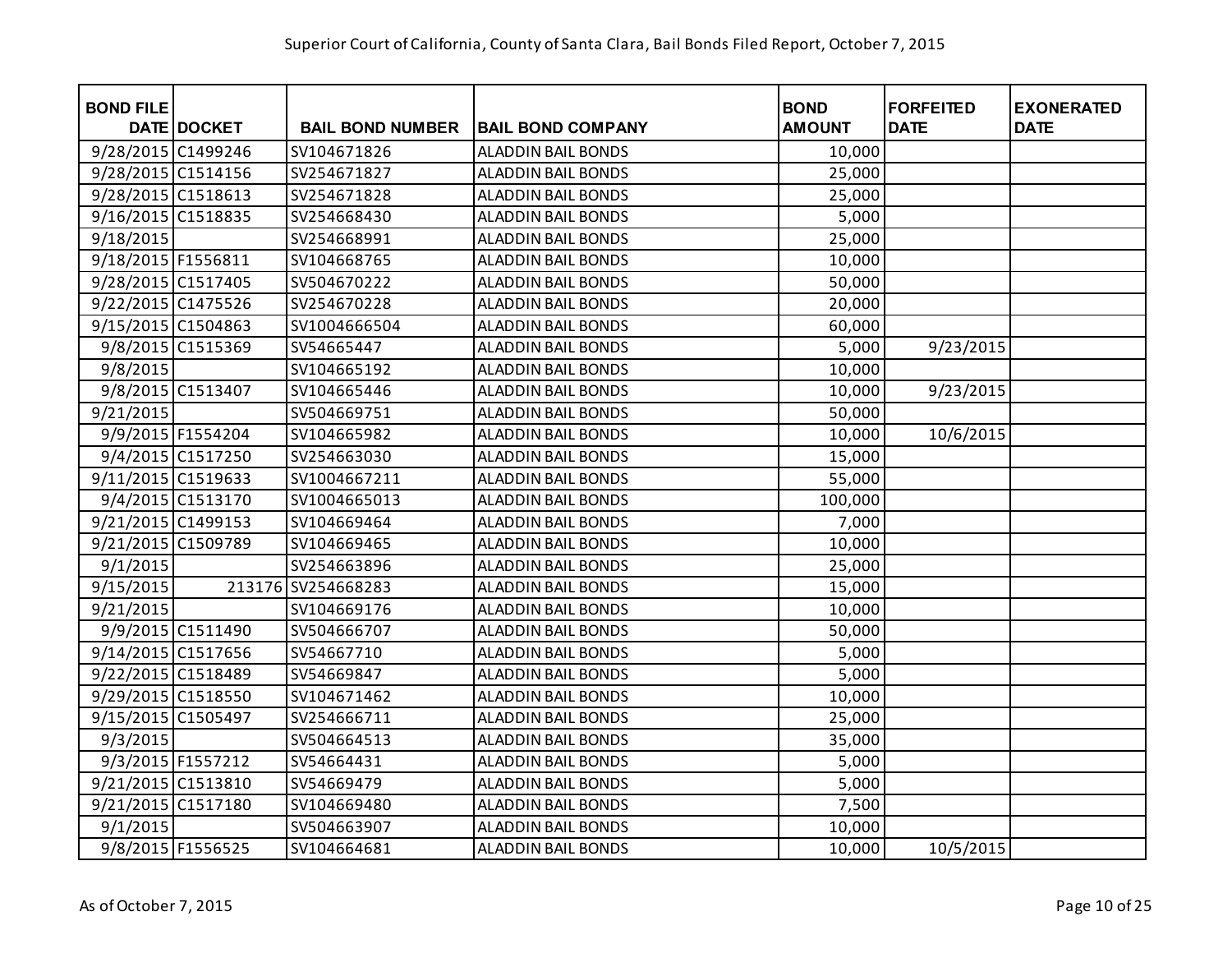| <b>BOND FILE</b>   | DATE DOCKET       | <b>BAIL BOND NUMBER</b> | <b>BAIL BOND COMPANY</b>      | <b>BOND</b><br><b>AMOUNT</b> | <b>FORFEITED</b><br><b>DATE</b> | <b>EXONERATED</b><br><b>DATE</b> |
|--------------------|-------------------|-------------------------|-------------------------------|------------------------------|---------------------------------|----------------------------------|
| 9/21/2015 C1517930 |                   | SV254669946             | <b>ALADDIN BAIL BONDS</b>     | 11,000                       |                                 |                                  |
| 9/17/2015 C1506083 |                   | SV54668868              | <b>ALADDIN BAIL BONDS</b>     | 5,000                        |                                 |                                  |
| 9/30/2015 FF827786 |                   | SV254672106             | <b>ALADDIN BAIL BONDS</b>     | 25,000                       |                                 |                                  |
| 9/24/2015 C1480041 |                   | SV54641549              | <b>ALADDIN BAIL BONDS</b>     | 5,000                        |                                 |                                  |
| 9/10/2015          |                   | SV104666508             | <b>ALADDIN BAIL BONDS</b>     | 10,000                       |                                 |                                  |
| 9/29/2015 F1453576 |                   | 2015AA075473            | ALICE CORTEZ BAIL BONDS       | 5,000                        |                                 |                                  |
| 9/11/2015 F1556330 |                   |                         | 5272412437 ALL PRO BAIL BONDS | 15,000                       |                                 |                                  |
| 9/28/2015          |                   |                         | 5272432882 ALL PRO BAIL BONDS | 20,000                       |                                 |                                  |
| 9/14/2015 B1475916 |                   |                         | 5113053234 ALL PRO BAIL BONDS | 10,000                       |                                 |                                  |
|                    | 9/3/2015 C1496236 |                         | 5272412172 ALL PRO BAIL BONDS | 20,000                       |                                 |                                  |
| 9/18/2015 C1503835 |                   |                         | 5113075597 ALL PRO BAIL BONDS | 10,000                       |                                 |                                  |
| 9/18/2015 C1505261 |                   |                         | 5551450880 ALL PRO BAIL BONDS | 50,000                       |                                 |                                  |
| 9/18/2015 C1515923 |                   |                         | 5551450877 ALL PRO BAIL BONDS | 50,000                       |                                 |                                  |
| 9/18/2015 C1516794 |                   |                         | 5113075609 ALL PRO BAIL BONDS | 10,000                       |                                 |                                  |
| 9/18/2015 C1517605 |                   |                         | 5551451098 ALL PRO BAIL BONDS | 50,000                       |                                 |                                  |
| 9/18/2015 F1554235 |                   |                         | 5113075612 ALL PRO BAIL BONDS | 10,000                       |                                 |                                  |
| 9/18/2015 F1555493 |                   |                         | 5113075625 ALL PRO BAIL BONDS | 10,000                       |                                 |                                  |
| 9/29/2015 C1518027 |                   |                         | 5113051706 ALL PRO BAIL BONDS | 10,000                       |                                 |                                  |
|                    | 9/8/2015 C1519391 |                         | 5272412200 ALL PRO BAIL BONDS | 26,000                       |                                 |                                  |
| 9/24/2015 C1520176 |                   |                         | 5113075498 ALL PRO BAIL BONDS | 10,000                       |                                 |                                  |
|                    | 9/8/2015 B1580843 |                         | 5113051409 ALL PRO BAIL BONDS | 5,000                        |                                 |                                  |
| 9/30/2015 C1520583 |                   |                         | 5551408852 ALL PRO BAIL BONDS | 50,000                       |                                 |                                  |
|                    | 9/3/2015 B1578826 |                         | 5112978046 ALL PRO BAIL BONDS | 10,000                       |                                 |                                  |
|                    | 9/2/2015 B1581174 |                         | 5551421039 ALL PRO BAIL BONDS | 50,000                       | 9/16/2015                       |                                  |
| 9/14/2015 C1473656 |                   |                         | 5112977797 ALL PRO BAIL BONDS | 10,000                       |                                 |                                  |
| 9/15/2015 B1475976 |                   |                         | 5113051441 ALL PRO BAIL BONDS | 15,000                       |                                 |                                  |
| 9/18/2015          |                   |                         | 5272412367 ALL PRO BAIL BONDS | 25,000                       |                                 |                                  |
| 9/21/2015 C1517118 |                   |                         | 5272388851 ALL PRO BAIL BONDS | 5,000                        |                                 |                                  |
|                    | 9/4/2015 C1517925 |                         | 5551421167 ALL PRO BAIL BONDS | 35,000                       |                                 |                                  |
| 9/15/2015 C1519093 |                   |                         | 5551438767 ALL PRO BAIL BONDS | 50,000                       |                                 |                                  |
| 9/22/2015 F1451818 |                   |                         | 5272432910 ALL PRO BAIL BONDS | 25,000                       | 9/29/2015                       |                                  |
| 9/21/2015 C1484091 |                   |                         | 5551406621 ALL PRO BAIL BONDS | 40,000                       | 9/28/2015                       |                                  |
| 9/30/2015 C1520607 |                   |                         | 5105534176 ALL PRO BAIL BONDS | 90,000                       |                                 |                                  |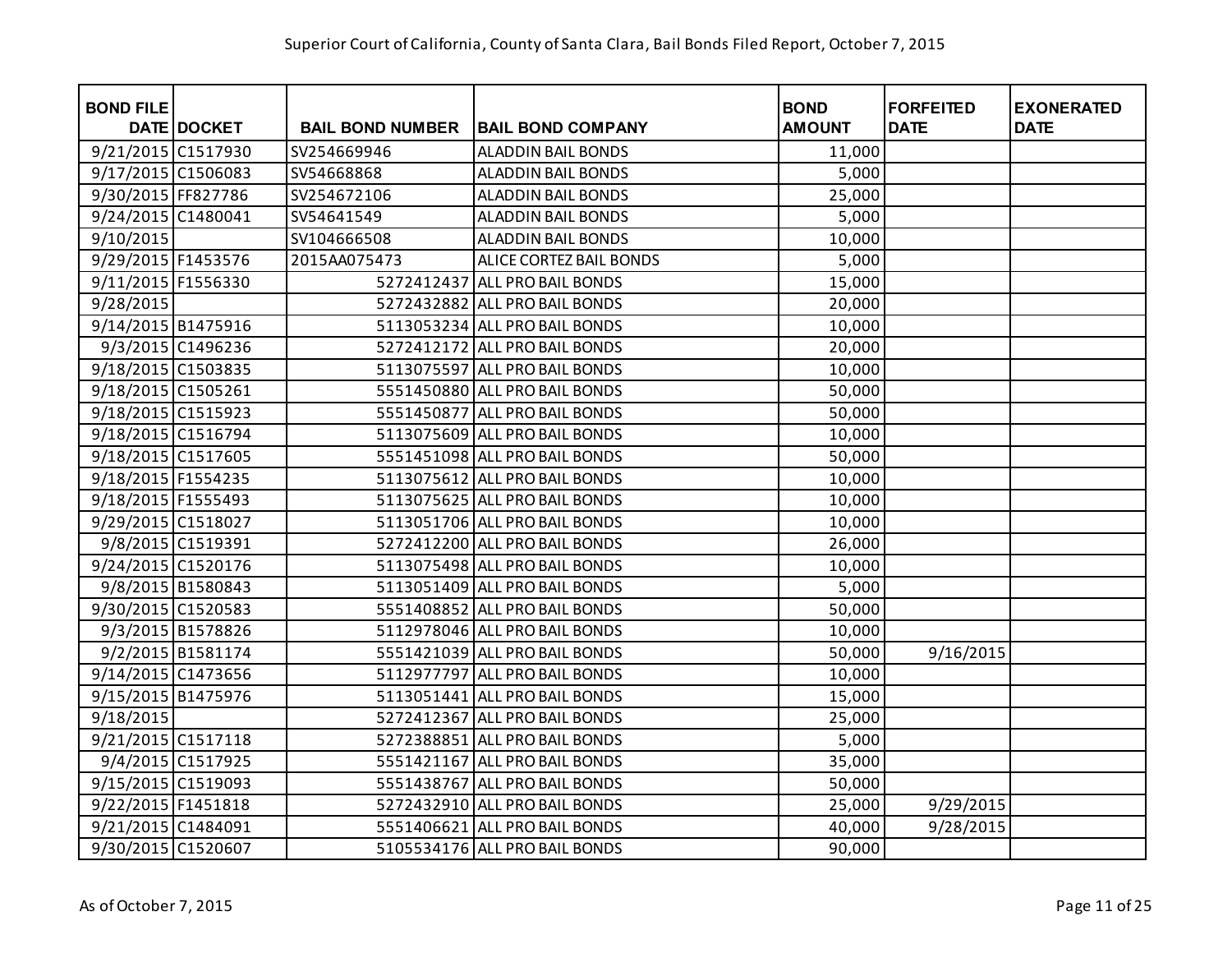| <b>BOND FILE</b>   | DATE DOCKET       | <b>BAIL BOND NUMBER</b> | <b>BAIL BOND COMPANY</b>      | <b>BOND</b><br><b>AMOUNT</b> | <b>FORFEITED</b><br><b>DATE</b> | <b>EXONERATED</b><br><b>DATE</b> |
|--------------------|-------------------|-------------------------|-------------------------------|------------------------------|---------------------------------|----------------------------------|
| 9/11/2015          |                   |                         | 5272412213 ALL PRO BAIL BONDS | 20,000                       |                                 |                                  |
|                    | 9/4/2015 C1400600 |                         | 5272412664 ALL PRO BAIL BONDS | 15,000                       | 9/8/2015                        |                                  |
| 9/28/2015          |                   |                         | 5551435922 ALL PRO BAIL BONDS | 30,000                       |                                 |                                  |
|                    | 9/8/2015 C1472476 |                         | 5272412466 ALL PRO BAIL BONDS | 20,000                       |                                 |                                  |
| 9/21/2015          |                   |                         | 5272412156 ALL PRO BAIL BONDS | 25,000                       |                                 |                                  |
| 9/28/2015 C1518545 |                   |                         | 5113051722 ALL PRO BAIL BONDS | 10,000                       |                                 |                                  |
| 9/2/2015           |                   |                         | 5272388640 ALL PRO BAIL BONDS | 15,000                       |                                 |                                  |
| 9/21/2015          |                   |                         | 5113051793 ALL PRO BAIL BONDS | 11,000                       |                                 |                                  |
|                    | 9/3/2015 B1578861 |                         | 5112948566 ALL PRO BAIL BONDS | 10,000                       |                                 |                                  |
| 9/24/2015 C1363613 |                   |                         | 5272412507 ALL PRO BAIL BONDS | 25,000                       |                                 |                                  |
| 9/24/2015 C1473006 |                   |                         | 5113075571 ALL PRO BAIL BONDS | 5,000                        |                                 |                                  |
| 9/21/2015          |                   |                         | 5113051818 ALL PRO BAIL BONDS | 10,000                       |                                 |                                  |
| 9/21/2015          |                   |                         | 5105542900 ALL PRO BAIL BONDS | 65,000                       |                                 |                                  |
|                    | 9/3/2015 F1557017 |                         | 5113051425 ALL PRO BAIL BONDS | 5,000                        |                                 |                                  |
|                    | 9/8/2015 C1498875 |                         | 5272412479 ALL PRO BAIL BONDS | 1,000                        |                                 |                                  |
| 9/23/2015 C1499625 |                   |                         | 5113051719 ALL PRO BAIL BONDS | 2,000                        |                                 |                                  |
| 9/23/2015 C1514079 |                   |                         | 5113051876 ALL PRO BAIL BONDS | 8,000                        |                                 |                                  |
| 9/22/2015          |                   |                         | 5113075513 ALL PRO BAIL BONDS | 6,000                        |                                 |                                  |
| 9/14/2015          |                   |                         | 5551421068 ALL PRO BAIL BONDS | 46,000                       |                                 |                                  |
| 9/25/2015          |                   |                         | 5113051694 ALL PRO BAIL BONDS | 1,000                        |                                 |                                  |
| 9/17/2015 C1519827 |                   |                         | 5551451100 ALL PRO BAIL BONDS | 55,000                       |                                 |                                  |
| 9/14/2015          |                   |                         | 5551421196 ALL PRO BAIL BONDS | 30,000                       |                                 |                                  |
| 9/14/2015          |                   |                         | 5551421055 ALL PRO BAIL BONDS | 50,000                       |                                 |                                  |
|                    | 9/9/2015 B1579367 |                         | 5551438626 ALL PRO BAIL BONDS | 27,000                       | 9/24/2015                       |                                  |
|                    | 9/9/2015 C1512110 |                         | 5113021859 ALL PRO BAIL BONDS | 10,000                       |                                 |                                  |
| 9/15/2015          |                   |                         | 5272412370 ALL PRO BAIL BONDS | 25,000                       |                                 |                                  |
| 9/14/2015 C1507185 |                   |                         | 5272412680 ALL PRO BAIL BONDS | 15,000                       |                                 |                                  |
| 9/14/2015 C1509356 |                   |                         | 5272412677 ALL PRO BAIL BONDS | 15,000                       |                                 |                                  |
|                    | 9/4/2015 B1577964 |                         | 5113051454 ALL PRO BAIL BONDS | 5,000                        |                                 |                                  |
|                    | 9/4/2015 C1507392 |                         | 5113051467 ALL PRO BAIL BONDS | 5,000                        |                                 |                                  |
| 9/28/2015 C1506899 |                   |                         | 5272412383 ALL PRO BAIL BONDS | 25,000                       |                                 |                                  |
| 9/18/2015 C1508612 |                   |                         | 5113051751 ALL PRO BAIL BONDS | 6,000                        |                                 |                                  |
| 9/22/2015 B1581398 |                   |                         | 5272432923 ALL PRO BAIL BONDS | 20,000                       |                                 | 9/23/2015                        |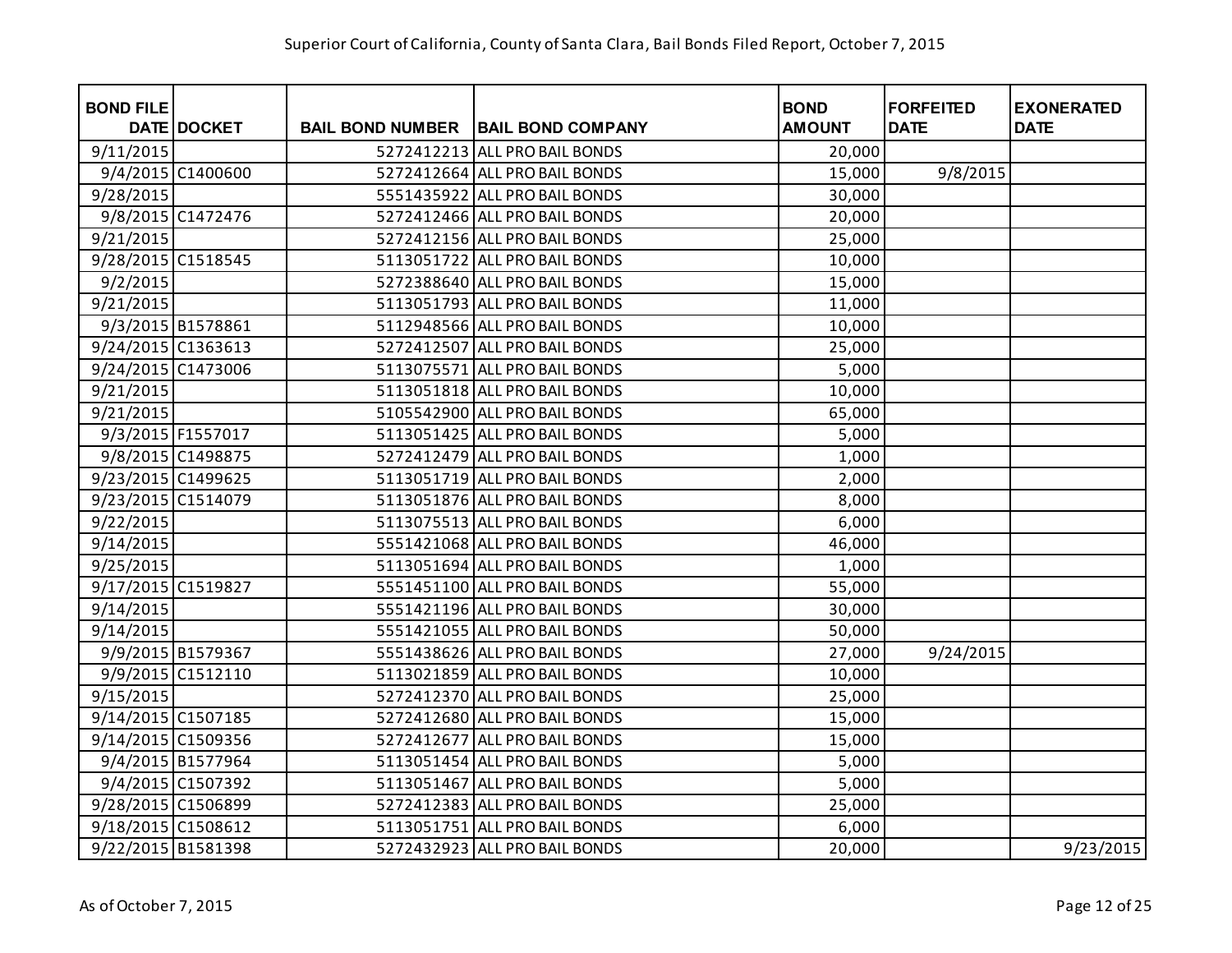| <b>BOND FILE</b>   |                    |                         |                                | <b>BOND</b>   | <b>FORFEITED</b> | <b>EXONERATED</b> |
|--------------------|--------------------|-------------------------|--------------------------------|---------------|------------------|-------------------|
|                    | <b>DATE DOCKET</b> | <b>BAIL BOND NUMBER</b> | <b>BAIL BOND COMPANY</b>       | <b>AMOUNT</b> | <b>DATE</b>      | <b>DATE</b>       |
|                    | 9/8/2015 C1514838  |                         | 5113051243 ALL PRO BAIL BONDS  | 5,000         |                  |                   |
| 9/24/2015 F1554154 |                    |                         | 5113051272 ALL PRO BAIL BONDS  | 10,000        |                  |                   |
| 9/16/2015 F1554708 |                    |                         | 5272412185 ALL PRO BAIL BONDS  | 15,000        |                  |                   |
| 9/10/2015 B1580164 |                    |                         | 5551421013 ALL PRO BAIL BONDS  | 50,000        |                  | 10/1/2015         |
| 9/14/2015 B1581063 |                    |                         | 5113051470 ALL PRO BAIL BONDS  | 5,000         |                  |                   |
| 9/1/2015           |                    |                         | 5113051412 ALL PRO BAIL BONDS  | 5,000         |                  |                   |
| 9/10/2015 C1489283 |                    |                         | 5272412495 ALL PRO BAIL BONDS  | 25,000        |                  |                   |
| 9/21/2015          |                    |                         | 5272412396 ALL PRO BAIL BONDS  | 16,000        |                  |                   |
| 9/21/2015 C1517187 |                    |                         | 5113051748 ALL PRO BAIL BONDS  | 10,000        |                  |                   |
| 9/28/2015 C1474828 |                    |                         | 5113051681 ALL PRO BAIL BONDS  | 10,000        |                  |                   |
| 9/8/2015           |                    |                         | 51130519173 ALL PRO BAIL BONDS | 10,000        |                  |                   |
|                    | 9/8/2015 C1519246  |                         | 5113021862 ALL PRO BAIL BONDS  | 5,000         | 9/24/2015        |                   |
| 9/15/2015 B1475966 |                    |                         | 5112915001 ALL PRO BAIL BONDS  | 10,000        |                  |                   |
| 9/14/2015 C1519797 |                    |                         | 5551421042 ALL PRO BAIL BONDS  | 36,000        | 9/18/2015        | 9/24/2015         |
| 9/15/2015 B1580968 |                    |                         | 5272412523 ALL PRO BAIL BONDS  | 5,000         |                  |                   |
| 9/29/2015 C1519797 |                    |                         | 5105538637 ALL PRO BAIL BONDS  | 65,000        |                  |                   |
| 9/28/2015          |                    |                         | 5272412440 ALL PRO BAIL BONDS  | 15,000        |                  |                   |
| 9/28/2015          |                    |                         | 5272412226 ALL PRO BAIL BONDS  | 25,000        |                  |                   |
| 9/23/2015 C1516250 |                    |                         | 5113075584 ALL PRO BAIL BONDS  | 5,000         |                  |                   |
| 9/14/2015 C1506946 |                    |                         | 5113051777 ALL PRO BAIL BONDS  | 5,000         |                  |                   |
| 9/8/2015           |                    |                         | 5272412408 ALL PRO BAIL BONDS  | 20,000        |                  |                   |
| 9/14/2015 C1519653 |                    |                         | 5551421109 ALL PRO BAIL BONDS  | 35,000        |                  |                   |
| 9/14/2015 C1516502 |                    |                         | 511305178 ALL PRO BAIL BONDS   | 5,000         |                  |                   |
|                    | 9/9/2015 C1514702  |                         | 5113021820 ALL PRO BAIL BONDS  | 5,000         |                  |                   |
| 9/24/2015 C1499061 |                    |                         | 5113056590 ALL PRO BAIL BONDS  | 1,000         |                  |                   |
| 9/24/2015 C1512141 |                    |                         | 5113056602 ALL PRO BAIL BONDS  | 10,000        |                  |                   |
| 9/16/2015          |                    |                         | 5113051805 ALL PRO BAIL BONDS  | 10,000        |                  |                   |
| 9/18/2015 F1556503 |                    |                         | 5113051764 ALL PRO BAIL BONDS  | 5,000         |                  |                   |
| 9/2/2015           |                    |                         | 5113022012 ALL PRO BAIL BONDS  | 10,000        |                  |                   |
| 9/15/2015          |                    |                         | 5272412239 ALL PRO BAIL BONDS  | 20,000        |                  |                   |
|                    | 9/4/2015 C1513820  |                         | 5113021875 ALL PRO BAIL BONDS  | 10,000        |                  |                   |
| 9/22/2015          |                    |                         | 5113075500 ALL PRO BAIL BONDS  | 10,000        |                  |                   |
| 9/22/2015          |                    |                         | 5113075638 ALL PRO BAIL BONDS  | 10,000        |                  |                   |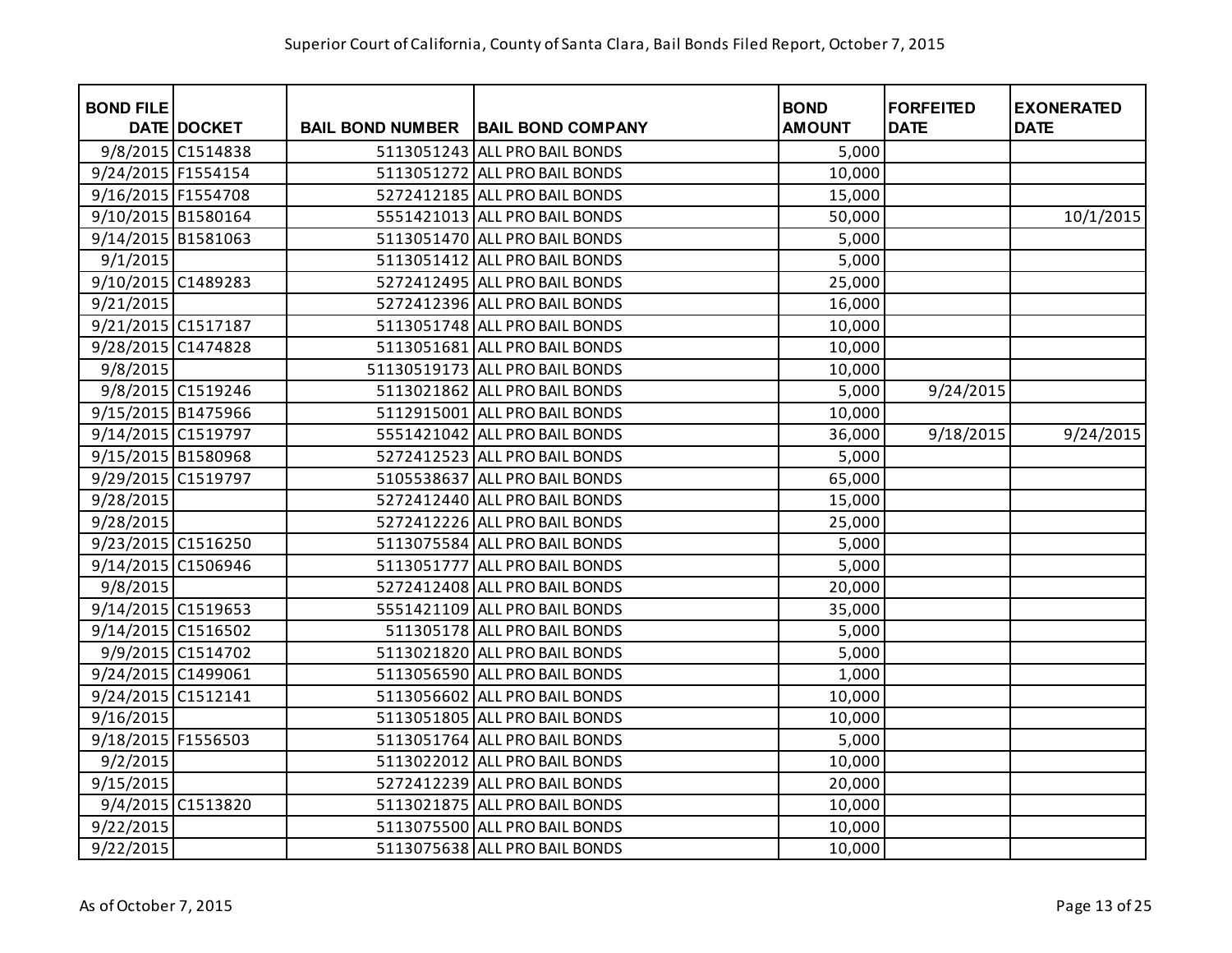| <b>BOND FILE</b>   | DATE DOCKET       | <b>BAIL BOND NUMBER</b> | <b>BAIL BOND COMPANY</b>      | <b>BOND</b><br><b>AMOUNT</b> | <b>FORFEITED</b><br><b>DATE</b> | <b>EXONERATED</b><br><b>DATE</b> |
|--------------------|-------------------|-------------------------|-------------------------------|------------------------------|---------------------------------|----------------------------------|
| 9/28/2015 C1518026 |                   |                         | 5113051665 ALL PRO BAIL BONDS | 2,500                        |                                 |                                  |
|                    |                   |                         | 5113051821 ALL PRO BAIL BONDS |                              |                                 |                                  |
| 9/22/2015 F1452637 |                   |                         |                               | 2,000                        | 9/24/2015                       |                                  |
| 9/22/2015 F1452677 |                   |                         | 5113051847 ALL PRO BAIL BONDS | 2,000                        | 9/24/2015                       |                                  |
| 9/22/2015 F1557022 |                   |                         | 5113051834 ALL PRO BAIL BONDS | 10,000                       | 9/24/2015                       |                                  |
| 9/10/2015 C1517322 |                   |                         | 5113051483 ALL PRO BAIL BONDS | 5,000                        |                                 |                                  |
| 9/14/2015          |                   | IS150K5430              | AMIGO BAIL BONDS              | 75,000                       |                                 |                                  |
| 9/15/2015          |                   | IS30K182898             | AMIGO BAIL BONDS              | 25,000                       |                                 |                                  |
| 9/28/2015          |                   | IS30K182899             | AMIGO BAIL BONDS              | 15,000                       |                                 |                                  |
| 9/11/2015 F1556721 |                   | IS30K182897             | AMIGO BAIL BONDS              | 10,000                       |                                 |                                  |
|                    | 9/1/2015 C1518861 | IS30K182895             | AMIGO BAIL BONDS              | 25,000                       | 9/2/2015                        |                                  |
| 9/4/2015           |                   | IS30K182896             | AMIGO BAIL BONDS              | 10,000                       |                                 |                                  |
| 9/21/2015 C1496034 |                   | AD00820407              | <b>ARMSTRONG BAIL BONDS</b>   | 50,000                       |                                 |                                  |
| 9/30/2015 CC932736 |                   | T2550530826             | <b>BAD BOYS BAIL BONDS</b>    | 15,000                       |                                 |                                  |
| 9/30/2015          |                   | T5050530843             | <b>BAD BOYS BAIL BONDS</b>    | 50,000                       |                                 |                                  |
| 9/2/2015           |                   | T2550524836             | <b>BAD BOYS BAIL BONDS</b>    | 25,000                       |                                 |                                  |
| 9/14/2015          |                   | T2550506060             | <b>BAD BOYS BAIL BONDS</b>    | 25,000                       |                                 |                                  |
| 9/11/2015 CC240058 |                   | T5050523819             | <b>BAD BOYS BAIL BONDS</b>    | 50,000                       |                                 |                                  |
| 9/10/2015          |                   | T5050524425             | <b>BAD BOYS BAIL BONDS</b>    | 40,000                       |                                 |                                  |
| 9/28/2015          |                   | T2550529818             | <b>BAD BOYS BAIL BONDS</b>    | 25,000                       |                                 |                                  |
| 9/8/2015           |                   | T550506717              | <b>BAD BOYS BAIL BONDS</b>    | 5,000                        |                                 |                                  |
|                    | 9/8/2015 C1514837 | T1050506726             | <b>BAD BOYS BAIL BONDS</b>    | 10,000                       |                                 |                                  |
|                    | 9/8/2015 C1355152 | T550524015              | <b>BAD BOYS BAIL BONDS</b>    | 5,000                        |                                 |                                  |
|                    | 9/8/2015 F1557078 | T2550508512             | <b>BAD BOYS BAIL BONDS</b>    | 25,000                       |                                 |                                  |
|                    | 9/8/2015 C1236008 | T550523747              | <b>BAD BOYS BAIL BONDS</b>    | 5,000                        |                                 |                                  |
|                    | 9/8/2015 C1401067 | T1050527751             | <b>BAD BOYS BAIL BONDS</b>    | 10,000                       |                                 |                                  |
|                    | 9/8/2015 C1482136 | T550521362              | <b>BAD BOYS BAIL BONDS</b>    | 3,000                        |                                 |                                  |
| 9/21/2015 C1520170 |                   | T10050515218            | <b>BAD BOYS BAIL BONDS</b>    | 100,000                      |                                 |                                  |
| 9/18/2015 C1520167 |                   | T2550528121             | <b>BAD BOYS BAIL BONDS</b>    | 25,000                       |                                 |                                  |
| 9/14/2015 C1515968 |                   | T5050524201             | <b>BAD BOYS BAIL BONDS</b>    | 30,000                       |                                 |                                  |
| 9/9/2015           |                   | T1050506885             | <b>BAD BOYS BAIL BONDS</b>    | 10,000                       |                                 |                                  |
| 9/29/2015 C1499562 |                   | T5505274801             | <b>BAD BOYS BAIL BONDS</b>    | 5,000                        |                                 |                                  |
| 9/14/2015 C1517951 |                   | T550527481              | <b>BAD BOYS BAIL BONDS</b>    | 5,000                        |                                 |                                  |
| 9/22/2015 B1580481 |                   | T1050527504             | <b>BAD BOYS BAIL BONDS</b>    | 5,000                        |                                 |                                  |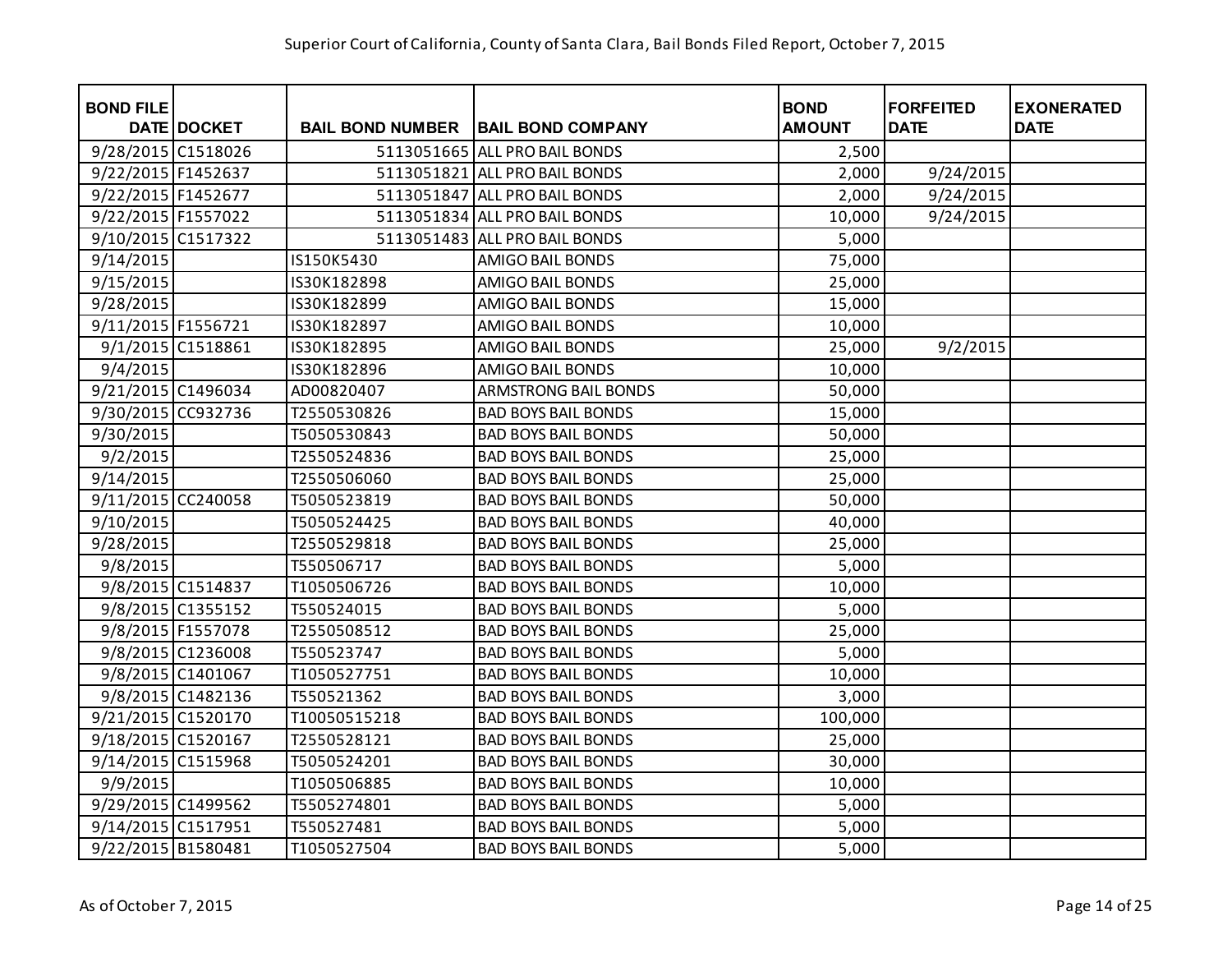| <b>BOND FILE</b>   |                   |                         |                            | <b>BOND</b>   | <b>FORFEITED</b> | <b>EXONERATED</b> |
|--------------------|-------------------|-------------------------|----------------------------|---------------|------------------|-------------------|
|                    | DATE DOCKET       | <b>BAIL BOND NUMBER</b> | <b>BAIL BOND COMPANY</b>   | <b>AMOUNT</b> | <b>DATE</b>      | <b>DATE</b>       |
|                    | 9/1/2015 C1508112 | T2550506913             | <b>BAD BOYS BAIL BONDS</b> | 20,000        |                  |                   |
| 9/8/2015           |                   | T2550527774             | <b>BAD BOYS BAIL BONDS</b> | 20,000        |                  |                   |
|                    | 9/8/2015 B1581033 | T5050524096             | <b>BAD BOYS BAIL BONDS</b> | 50,000        |                  |                   |
| 9/14/2015 C1510208 |                   | T2550505984             | <b>BAD BOYS BAIL BONDS</b> | 10,000        |                  |                   |
| 9/28/2015          |                   | T10050530397            | <b>BAD BOYS BAIL BONDS</b> | 100,000       |                  |                   |
| 9/22/2015          |                   | T550529793              | <b>BAD BOYS BAIL BONDS</b> | 5,000         |                  |                   |
| 9/14/2015 F1556687 |                   | T1050523765             | <b>BAD BOYS BAIL BONDS</b> | 10,000        |                  |                   |
| 9/29/2015          |                   | T2550529816             | <b>BAD BOYS BAIL BONDS</b> | 25,000        |                  |                   |
| 9/16/2015 C1519827 |                   | T7550527989             | <b>BAD BOYS BAIL BONDS</b> | 55,000        |                  |                   |
|                    | 9/3/2015 C1488654 | T10050524862            | <b>BAD BOYS BAIL BONDS</b> | 60,000        |                  | 9/16/2015         |
|                    | 9/3/2015 C1518802 | T5050507027             | <b>BAD BOYS BAIL BONDS</b> | 15,000        |                  |                   |
| 9/21/2015 C1501638 |                   | T550524159              | <b>BAD BOYS BAIL BONDS</b> | 5,000         |                  |                   |
| 9/17/2015 C1517349 |                   | T550506981              | <b>BAD BOYS BAIL BONDS</b> | 5,000         |                  |                   |
| 9/24/2015 B1581517 |                   | T5050524203             | <b>BAD BOYS BAIL BONDS</b> | 30,000        |                  |                   |
| 9/24/2015 B1580581 |                   | T1050527502             | <b>BAD BOYS BAIL BONDS</b> | 7,500         |                  |                   |
| 9/8/2015           |                   | T5050527802             | <b>BAD BOYS BAIL BONDS</b> | 35,000        |                  |                   |
| 9/8/2015           |                   | T550523746              | <b>BAD BOYS BAIL BONDS</b> | 5,000         |                  |                   |
| 9/8/2015           |                   | T10050517203            | <b>BAD BOYS BAIL BONDS</b> | 75,000        |                  |                   |
| 9/23/2015 C1518461 |                   | T1050527950             | <b>BAD BOYS BAIL BONDS</b> | 7,500         |                  |                   |
|                    | 9/8/2015 C1516621 | T550506716              | <b>BAD BOYS BAIL BONDS</b> | 5,000         |                  |                   |
| 9/17/2015 B1581089 |                   | T5050524200             | <b>BAD BOYS BAIL BONDS</b> | 50,000        |                  |                   |
| 9/22/2015 C1516517 |                   | T550524392              | <b>BAD BOYS BAIL BONDS</b> | 5,000         |                  |                   |
| 9/21/2015          |                   | T5050527574             | <b>BAD BOYS BAIL BONDS</b> | 16,000        |                  |                   |
| 9/2/2015           |                   | T2550524835             | <b>BAD BOYS BAIL BONDS</b> | 25,000        |                  |                   |
| 9/22/2015 C1485766 |                   | T2550527964             | <b>BAD BOYS BAIL BONDS</b> | 15,000        |                  |                   |
| 9/14/2015          |                   | T1050527750             | <b>BAD BOYS BAIL BONDS</b> | 10,000        |                  |                   |
| 9/8/2015           |                   | T5050524206             | <b>BAD BOYS BAIL BONDS</b> | 25,000        |                  |                   |
| 9/29/2015 C1513312 |                   | T20050528001            | <b>BAD BOYS BAIL BONDS</b> | 128,000       |                  |                   |
| 9/15/2015          |                   | T2550505658             | <b>BAD BOYS BAIL BONDS</b> | 25,000        |                  |                   |
| 9/18/2015          |                   | T1050527505             | <b>BAD BOYS BAIL BONDS</b> | 5,000         |                  |                   |
| 9/17/2015          |                   | T5050524424             | <b>BAD BOYS BAIL BONDS</b> | 50,000        |                  |                   |
| 9/25/2015 C1520564 |                   | T10050528151            | <b>BAD BOYS BAIL BONDS</b> | 75,000        |                  |                   |
| 9/4/2015           |                   | T5050523822             | <b>BAD BOYS BAIL BONDS</b> | 25,000        |                  |                   |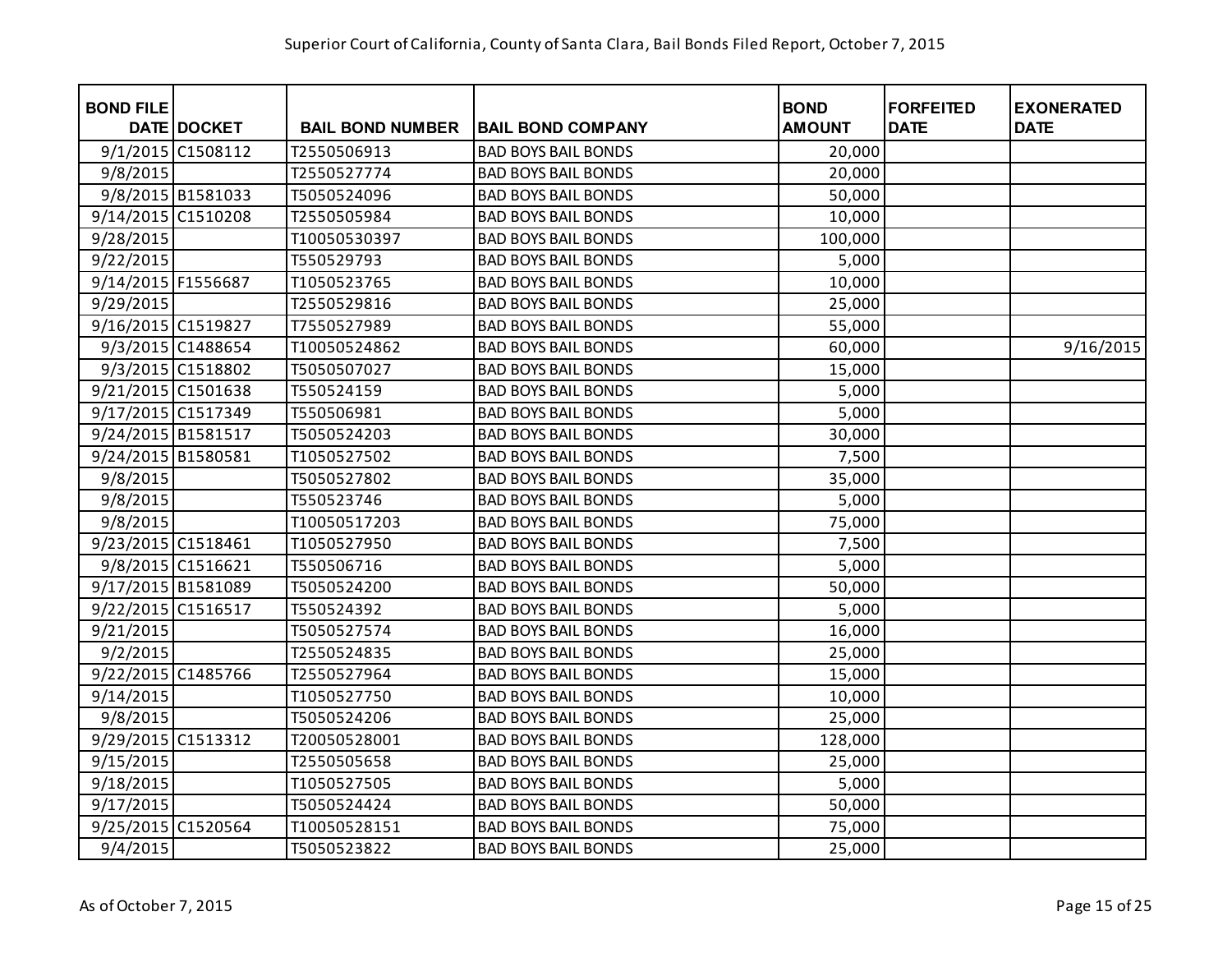| <b>BOND FILE</b>   | DATE DOCKET       | <b>BAIL BOND NUMBER</b> | <b>BAIL BOND COMPANY</b>   | <b>BOND</b><br><b>AMOUNT</b> | <b>FORFEITED</b><br><b>DATE</b> | <b>EXONERATED</b><br><b>DATE</b> |
|--------------------|-------------------|-------------------------|----------------------------|------------------------------|---------------------------------|----------------------------------|
| 9/8/2015           |                   | T5050527803             | <b>BAD BOYS BAIL BONDS</b> | 25,000                       |                                 |                                  |
| 9/10/2015          |                   | T2550505983             | <b>BAD BOYS BAIL BONDS</b> | 25,000                       |                                 |                                  |
| 9/21/2015 C1517320 |                   | T1050524172             | <b>BAD BOYS BAIL BONDS</b> | 5,000                        |                                 |                                  |
|                    | 9/8/2015 F1556117 | T1050527749             | <b>BAD BOYS BAIL BONDS</b> | 10,000                       |                                 |                                  |
| 9/21/2015 C1517407 |                   | T2550527962             | <b>BAD BOYS BAIL BONDS</b> | 15,000                       |                                 |                                  |
|                    | 9/8/2015 C1513837 | T1050527752             | <b>BAD BOYS BAIL BONDS</b> | 6,000                        |                                 |                                  |
| 9/25/2015          |                   | T550527483              | <b>BAD BOYS BAIL BONDS</b> | 1,000                        |                                 |                                  |
|                    | 9/2/2015 B1578382 | T20050524435            | <b>BAD BOYS BAIL BONDS</b> | 125,000                      |                                 |                                  |
|                    | 9/8/2015 F1557145 | T1050524824             | <b>BAD BOYS BAIL BONDS</b> | 10,000                       |                                 |                                  |
|                    | 9/1/2015 C1223009 | T1050524825             | <b>BAD BOYS BAIL BONDS</b> | 6,000                        |                                 |                                  |
|                    | 9/1/2015 C1513046 | T5050524682             | <b>BAD BOYS BAIL BONDS</b> | 35,000                       |                                 |                                  |
| 9/14/2015          |                   | T5050524202             | <b>BAD BOYS BAIL BONDS</b> | 30,000                       |                                 |                                  |
| 9/21/2015          |                   | T5050524204             | <b>BAD BOYS BAIL BONDS</b> | 16,000                       |                                 |                                  |
| 9/16/2015 F1556944 |                   | T7550524101             | <b>BAD BOYS BAIL BONDS</b> | 75,000                       |                                 |                                  |
|                    | 9/9/2015 CC784167 | T5050527801             | <b>BAD BOYS BAIL BONDS</b> | 50,000                       |                                 |                                  |
| 9/9/2015           |                   | T1050506993             | <b>BAD BOYS BAIL BONDS</b> | 5,000                        |                                 |                                  |
| 9/8/2015           |                   | T2550527536             | <b>BAD BOYS BAIL BONDS</b> | 11,000                       |                                 |                                  |
|                    | 9/8/2015 C1518805 | T550524633              | <b>BAD BOYS BAIL BONDS</b> | 5,000                        |                                 | 9/16/2015                        |
| 9/14/2015 B1581095 |                   | T2550506059             | <b>BAD BOYS BAIL BONDS</b> | 20,000                       |                                 |                                  |
| 9/14/2015 C1516171 |                   | T550524160              | <b>BAD BOYS BAIL BONDS</b> | 5,000                        |                                 |                                  |
|                    | 9/9/2015 C1513134 | T2550527537             | <b>BAD BOYS BAIL BONDS</b> | 10,000                       |                                 |                                  |
| 9/14/2015          |                   | T2550505662             | <b>BAD BOYS BAIL BONDS</b> | 21,000                       |                                 |                                  |
| 9/10/2015 C1515933 |                   | T7550522443             | <b>BAD BOYS BAIL BONDS</b> | 70,000                       |                                 |                                  |
| 9/28/2015          |                   | T7550530848             | <b>BAD BOYS BAIL BONDS</b> | 75,000                       |                                 |                                  |
|                    | 9/1/2015 F1557070 | T5050524088             | <b>BAD BOYS BAIL BONDS</b> | 25,000                       |                                 |                                  |
| 9/14/2015 C1518413 |                   | T5050527986             | <b>BAD BOYS BAIL BONDS</b> | 40,000                       |                                 |                                  |
|                    | 9/9/2015 B1581333 | T5050523816             | <b>BAD BOYS BAIL BONDS</b> | 25,000                       |                                 |                                  |
| 9/22/2015 F1557299 |                   | T5050527572             | <b>BAD BOYS BAIL BONDS</b> | 50,000                       |                                 |                                  |
| 9/9/2015           |                   | T2550506905             | <b>BAD BOYS BAIL BONDS</b> | 25,000                       |                                 |                                  |
| 9/21/2015 C1518492 |                   | T2550527966             | <b>BAD BOYS BAIL BONDS</b> | 25,000                       |                                 |                                  |
| 9/22/2015 C1517179 |                   | T1050528103             | <b>BAD BOYS BAIL BONDS</b> | 7,500                        |                                 |                                  |
| 9/10/2015          |                   | T1050523768             | <b>BAD BOYS BAIL BONDS</b> | 10,000                       |                                 |                                  |
| 9/3/2015           |                   | T5050524093             | <b>BAD BOYS BAIL BONDS</b> | 30,000                       |                                 |                                  |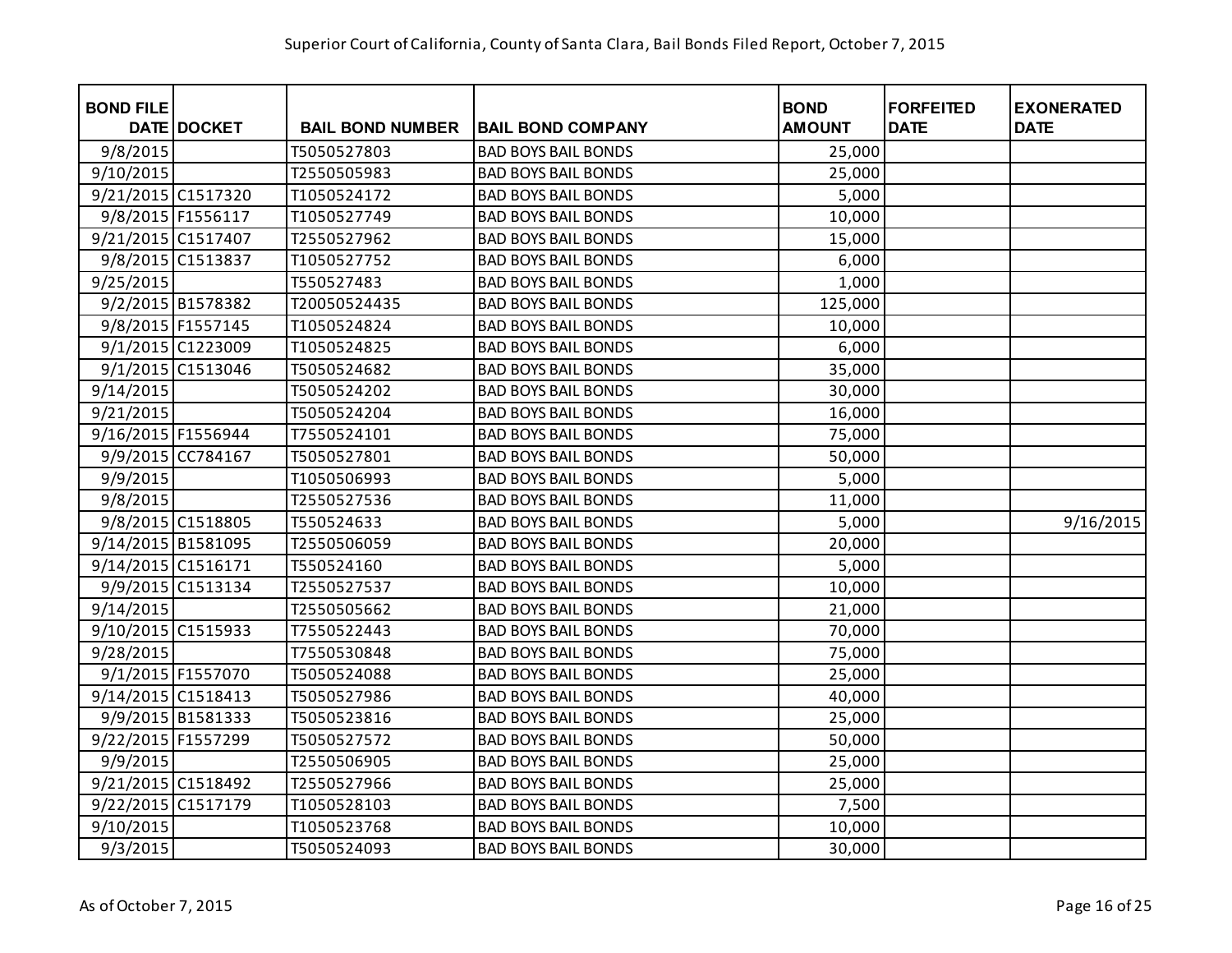| <b>BOND FILE</b>   | DATE DOCKET       | <b>BAIL BOND NUMBER</b> | <b>BAIL BOND COMPANY</b>       | <b>BOND</b><br><b>AMOUNT</b> | <b>FORFEITED</b><br><b>DATE</b> | <b>EXONERATED</b><br><b>DATE</b> |
|--------------------|-------------------|-------------------------|--------------------------------|------------------------------|---------------------------------|----------------------------------|
|                    |                   |                         |                                |                              |                                 |                                  |
|                    | 9/4/2015 C1515975 | T1050524826             | <b>BAD BOYS BAIL BONDS</b>     | 10,000                       |                                 |                                  |
| 9/29/2015 C1516613 |                   | T2550527967             | <b>BAD BOYS BAIL BONDS</b>     | 15,000                       |                                 |                                  |
| 9/3/2015           |                   | T5050524683             | <b>BAD BOYS BAIL BONDS</b>     | 25,000                       |                                 |                                  |
| 9/24/2015          |                   | T1050528104             | <b>BAD BOYS BAIL BONDS</b>     | 6,000                        |                                 |                                  |
| 9/18/2015          |                   | T5050524423             | <b>BAD BOYS BAIL BONDS</b>     | 35,000                       |                                 |                                  |
|                    | 9/8/2015 F1556914 | T7550521444             | <b>BAD BOYS BAIL BONDS</b>     | 56,000                       |                                 |                                  |
| 9/8/2015           |                   | T2550527776             | <b>BAD BOYS BAIL BONDS</b>     | 25,000                       |                                 |                                  |
| 9/17/2015 C1517323 |                   | T550506879              | <b>BAD BOYS BAIL BONDS</b>     | 5,000                        |                                 |                                  |
| 9/14/2015          |                   | T2550505982             | <b>BAD BOYS BAIL BONDS</b>     | 25,000                       |                                 |                                  |
| 9/2/2015           |                   | T5050507026             | <b>BAD BOYS BAIL BONDS</b>     | 35,000                       |                                 |                                  |
| 9/11/2015          |                   | FCS251516732            | <b>BAIL HOTLINE BAIL BONDS</b> | 20,000                       |                                 |                                  |
| 9/2/2015           |                   | FCS101522179            | <b>BAIL HOTLINE BAIL BONDS</b> | 10,000                       |                                 |                                  |
| 9/16/2015 C1520205 |                   | FCS251522342            | <b>BAIL HOTLINE BAIL BONDS</b> | 25,000                       |                                 |                                  |
| 9/9/2015           |                   | FCS251520907            | <b>BAIL HOTLINE BAIL BONDS</b> | 25,000                       |                                 |                                  |
| 9/14/2015          |                   | FCS101545437            | <b>BAIL HOTLINE BAIL BONDS</b> | 10,000                       |                                 |                                  |
| 9/18/2015 F1450421 |                   | FCS251522348            | <b>BAIL HOTLINE BAIL BONDS</b> | 25,000                       |                                 | 9/30/2015                        |
| 9/18/2015 F1554607 |                   | FCS251522338            | <b>BAIL HOTLINE BAIL BONDS</b> | 25,000                       |                                 | 9/30/2015                        |
| 9/28/2015 C1520005 |                   | FCS251543216            | <b>BAIL HOTLINE BAIL BONDS</b> | 25,000                       |                                 |                                  |
| 9/21/2015 C1511993 |                   | FCS101545446            | <b>BAIL HOTLINE BAIL BONDS</b> | 2,500                        |                                 |                                  |
| 9/21/2015 C1515565 |                   | FCS1001513477           | <b>BAIL HOTLINE BAIL BONDS</b> | 75,000                       |                                 |                                  |
| 9/21/2015 C1515721 |                   | FCS1001513478           | <b>BAIL HOTLINE BAIL BONDS</b> | 100,000                      |                                 |                                  |
|                    | 9/2/2015 B1578025 | FCS1001513475           | <b>BAIL HOTLINE BAIL BONDS</b> | 85,000                       |                                 |                                  |
| 9/10/2015          |                   | FCS101522184            | <b>BAIL HOTLINE BAIL BONDS</b> | 10,000                       |                                 |                                  |
| 9/4/2015           |                   | FCS251516730            | <b>BAIL HOTLINE BAIL BONDS</b> | 22,000                       |                                 |                                  |
| 9/16/2015          |                   | FCS251522343            | <b>BAIL HOTLINE BAIL BONDS</b> | 15,000                       |                                 |                                  |
| 9/16/2015 C1519129 |                   | FCS101545439            | <b>BAIL HOTLINE BAIL BONDS</b> | 5,000                        |                                 |                                  |
| 9/8/2015           |                   | FCS251522340            | <b>BAIL HOTLINE BAIL BONDS</b> | 15,000                       |                                 |                                  |
| 9/22/2015 C1492890 |                   | FCS101545443            | <b>BAIL HOTLINE BAIL BONDS</b> | 10,000                       |                                 |                                  |
| 9/1/2015           |                   | FCS251522335            | <b>BAIL HOTLINE BAIL BONDS</b> | 15,000                       |                                 |                                  |
|                    | 9/2/2015 F1556714 | FCS251522336            | <b>BAIL HOTLINE BAIL BONDS</b> | 25,000                       |                                 |                                  |
| 9/16/2015          |                   | FCS251520902            | <b>BAIL HOTLINE BAIL BONDS</b> | 25,000                       |                                 |                                  |
| 9/18/2015          |                   | FCS251520905            | <b>BAIL HOTLINE BAIL BONDS</b> | 25,000                       |                                 |                                  |
| 9/29/2015 F1033020 |                   | FCS104547497            | <b>BAIL HOTLINE BAIL BONDS</b> | 5,000                        | 10/6/2015                       |                                  |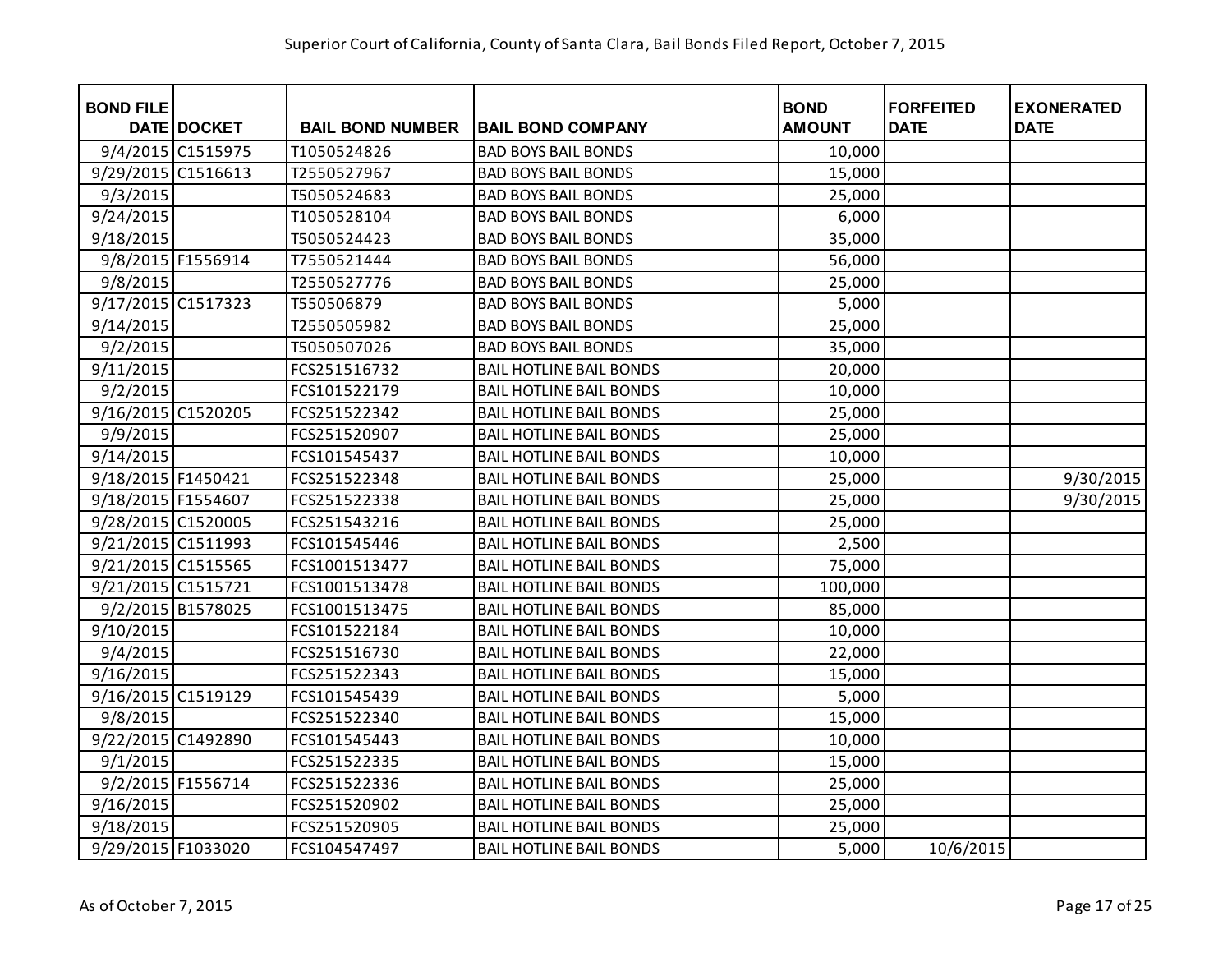| <b>BOND FILE</b>   |                   |                         |                                | <b>BOND</b>   | <b>FORFEITED</b> | <b>EXONERATED</b> |
|--------------------|-------------------|-------------------------|--------------------------------|---------------|------------------|-------------------|
|                    | DATE DOCKET       | <b>BAIL BOND NUMBER</b> | <b>BAIL BOND COMPANY</b>       | <b>AMOUNT</b> | <b>DATE</b>      | <b>DATE</b>       |
| 9/14/2015          |                   | FCS501543749            | <b>BAIL HOTLINE BAIL BONDS</b> | 31,000        |                  |                   |
| 9/15/2015          |                   | FCS501543986            | <b>BAIL HOTLINE BAIL BONDS</b> | 50,000        |                  |                   |
| 9/28/2015 C1508004 |                   | FCS501522530            | <b>BAIL HOTLINE BAIL BONDS</b> | 10,000        |                  |                   |
|                    | 9/8/2015 B1579791 | AS25242347              | <b>BAIL HOTLINE BAIL BONDS</b> | 10,000        |                  |                   |
| 9/14/2015 C1516623 |                   | FCS101545436            | <b>BAIL HOTLINE BAIL BONDS</b> | 5,000         |                  |                   |
| 9/10/2015          |                   | FCS101522183            | <b>BAIL HOTLINE BAIL BONDS</b> | 10,000        |                  |                   |
| 9/16/2015          |                   | FCS251522341            | <b>BAIL HOTLINE BAIL BONDS</b> | 16,000        |                  |                   |
| 9/11/2015 C1516562 |                   | FCS501543747            | <b>BAIL HOTLINE BAIL BONDS</b> | 50,000        |                  |                   |
| 9/28/2015          |                   | FCS251543213            | <b>BAIL HOTLINE BAIL BONDS</b> | 25,000        |                  |                   |
|                    | 9/4/2015 C1518586 | FCS1001513473           | <b>BAIL HOTLINE BAIL BONDS</b> | 84,000        |                  |                   |
| 9/14/2015 B1577813 |                   | FCS101513001            | <b>BAIL HOTLINE BAIL BONDS</b> | 10,000        |                  |                   |
| 9/10/2015 C1519093 |                   | FCS501543746            | <b>BAIL HOTLINE BAIL BONDS</b> | 50,000        |                  |                   |
| 9/30/2015 C1520960 |                   | FCS101549158            | <b>BAIL HOTLINE BAIL BONDS</b> | 5,000         |                  |                   |
| 9/30/2015          |                   | FCS101549163            | <b>BAIL HOTLINE BAIL BONDS</b> | 5,000         |                  |                   |
| 9/11/2015 C1514715 |                   | FCS101522185            | <b>BAIL HOTLINE BAIL BONDS</b> | 1,000         |                  |                   |
| 9/11/2015 C1517776 |                   | FCS2501489538           | <b>BAIL HOTLINE BAIL BONDS</b> | 165,000       |                  |                   |
| 9/2/2015           |                   | FCS501543751            | <b>BAIL HOTLINE BAIL BONDS</b> | 25,000        |                  |                   |
| 9/8/2015           |                   | FCS251520903            | <b>BAIL HOTLINE BAIL BONDS</b> | 10,000        |                  |                   |
|                    | 9/2/2015 B1577301 | FCS501519104            | <b>BAIL HOTLINE BAIL BONDS</b> | 30,000        |                  |                   |
| 9/28/2015 C1508830 |                   | FCS101549157            | <b>BAIL HOTLINE BAIL BONDS</b> | 5,000         |                  |                   |
| 9/3/2015           |                   | FCS251522347            | <b>BAIL HOTLINE BAIL BONDS</b> | 25,000        |                  |                   |
| 9/16/2015 C1499972 |                   | FCS1001513482           | <b>BAIL HOTLINE BAIL BONDS</b> | 75,000        |                  |                   |
| 9/24/2015 C1512245 |                   | FCS2501489539           | <b>BAIL HOTLINE BAIL BONDS</b> | 100,000       |                  |                   |
| 9/3/2015           |                   | FCS101522180            | <b>BAIL HOTLINE BAIL BONDS</b> | 10,000        |                  |                   |
|                    | 9/3/2015 C1515860 | FCS101522187            | <b>BAIL HOTLINE BAIL BONDS</b> | 10,000        |                  |                   |
| 9/4/2015           |                   | FCS501543757            | <b>BAIL HOTLINE BAIL BONDS</b> | 15,000        |                  |                   |
| 9/22/2015 C1517963 |                   | FCS101516577            | <b>BAIL HOTLINE BAIL BONDS</b> | 10,000        |                  |                   |
| 9/23/2015 C1515615 |                   | FCS1001513479           | <b>BAIL HOTLINE BAIL BONDS</b> | 65,000        |                  |                   |
| 9/11/2015 F1557309 |                   | FCS2501474344           | <b>BAIL HOTLINE BAIL BONDS</b> | 172,000       |                  |                   |
| 9/18/2015          |                   | FCS101545441            | <b>BAIL HOTLINE BAIL BONDS</b> | 10,000        |                  |                   |
| 9/14/2015 B1581055 |                   | FCS101542852            | <b>BAIL HOTLINE BAIL BONDS</b> | 10,000        |                  |                   |
| 9/15/2015 B1578578 |                   | FCS101545438            | <b>BAIL HOTLINE BAIL BONDS</b> | 5,000         |                  |                   |
| 9/22/2015 C1366138 |                   | FCS251513254            | <b>BAIL HOTLINE BAIL BONDS</b> | 15,000        |                  |                   |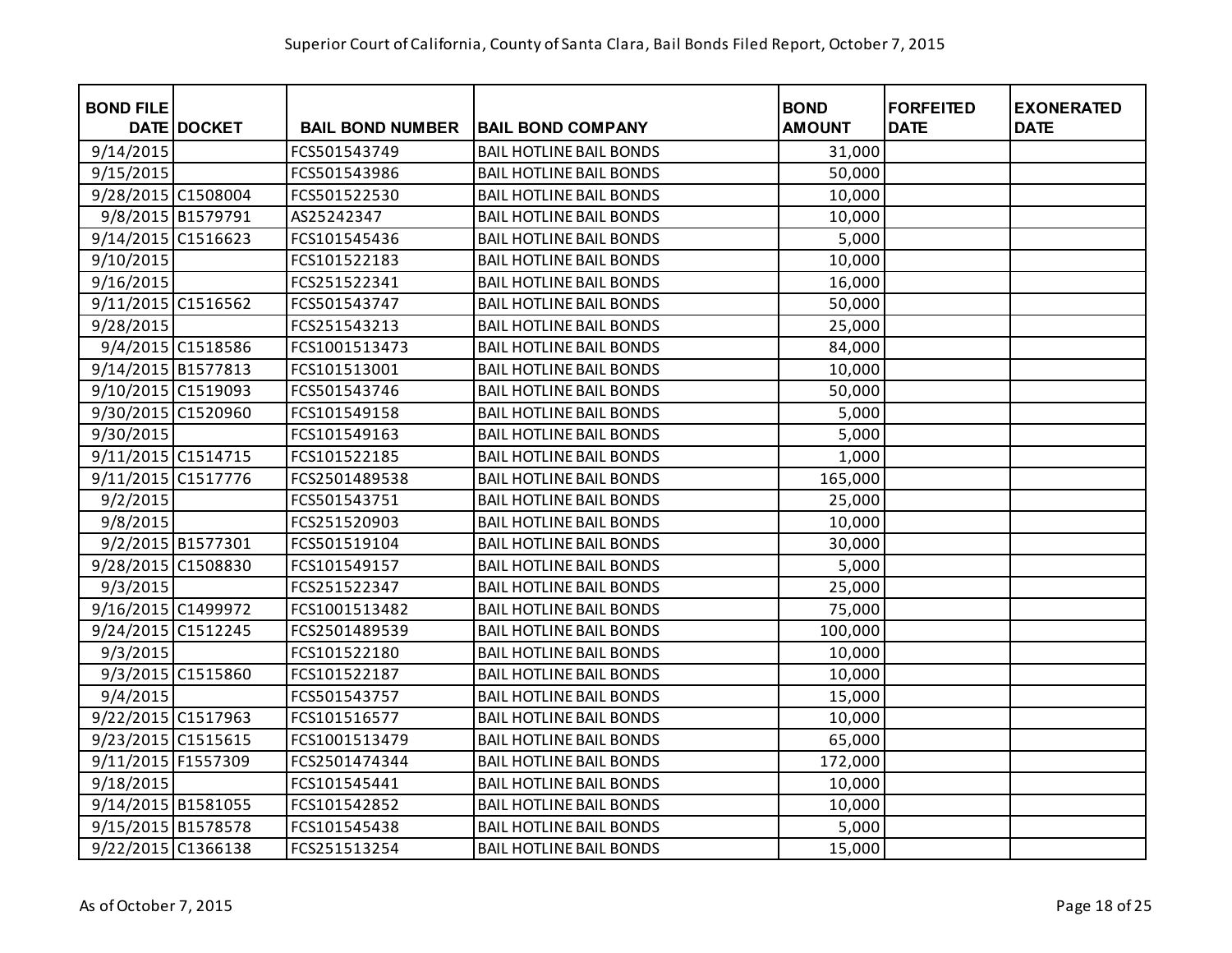| <b>BOND FILE</b>   |                   |                         |                                | <b>BOND</b>   | <b>FORFEITED</b> | <b>EXONERATED</b> |
|--------------------|-------------------|-------------------------|--------------------------------|---------------|------------------|-------------------|
|                    | DATE DOCKET       | <b>BAIL BOND NUMBER</b> | <b>BAIL BOND COMPANY</b>       | <b>AMOUNT</b> | <b>DATE</b>      | <b>DATE</b>       |
| 9/22/2015 C1519471 |                   | FCS2501489551           | <b>BAIL HOTLINE BAIL BONDS</b> | 200,000       |                  |                   |
| 9/21/2015 C1494714 |                   | FCS101545445            | <b>BAIL HOTLINE BAIL BONDS</b> | 7,500         |                  |                   |
| 9/25/2015          |                   | FCS101549155            | <b>BAIL HOTLINE BAIL BONDS</b> | 5,000         |                  |                   |
|                    | 9/8/2015 F1555396 | FCS101522169            | <b>BAIL HOTLINE BAIL BONDS</b> | 7,500         |                  |                   |
|                    | 9/2/2015 B1578895 | FCS10151922             | <b>BAIL HOTLINE BAIL BONDS</b> | 5,000         | 9/30/2015        |                   |
| 9/14/2015          |                   | FCS101542854            | <b>BAIL HOTLINE BAIL BONDS</b> | 5,000         |                  |                   |
| 9/14/2015 B1577598 |                   | FCS254522349            | <b>BAIL HOTLINE BAIL BONDS</b> | 20,000        |                  |                   |
| 9/11/2015 C1519675 |                   | FCS101542853            | <b>BAIL HOTLINE BAIL BONDS</b> | 10,000        |                  |                   |
| 9/14/2015          |                   | FCS501543745            | <b>BAIL HOTLINE BAIL BONDS</b> | 35,000        |                  |                   |
|                    | 9/8/2015 C1508259 | FCS101542851            | <b>BAIL HOTLINE BAIL BONDS</b> | 5,000         |                  |                   |
| 9/28/2015          |                   | FCS101549156            | <b>BAIL HOTLINE BAIL BONDS</b> | 5,000         |                  |                   |
| 9/28/2015          |                   | FCS251543212            | <b>BAIL HOTLINE BAIL BONDS</b> | 15,000        |                  |                   |
|                    | 9/3/2015 B1581326 | FCS501543755            | <b>BAIL HOTLINE BAIL BONDS</b> | 30,000        |                  |                   |
| 9/4/2015           |                   | FCS101542850            | <b>BAIL HOTLINE BAIL BONDS</b> | 1,000         |                  |                   |
|                    | 9/8/2015 C1516918 | FCS1001544138           | <b>BAIL HOTLINE BAIL BONDS</b> | 100,000       |                  |                   |
|                    | 9/8/2015 C1517164 | FCS251522350            | <b>BAIL HOTLINE BAIL BONDS</b> | 25,000        |                  |                   |
|                    | 9/8/2015 C1518886 | FCS2501474343           | <b>BAIL HOTLINE BAIL BONDS</b> | 112,000       |                  |                   |
| 9/22/2015 B1580498 |                   | FCS101545444            | <b>BAIL HOTLINE BAIL BONDS</b> | 5,000         |                  |                   |
| 9/28/2015 C1361807 |                   | FCS251518731            | <b>BAIL HOTLINE BAIL BONDS</b> | 15,000        |                  |                   |
|                    | 9/1/2015 C1515773 | FCS101522190            | <b>BAIL HOTLINE BAIL BONDS</b> | 2,000         |                  |                   |
|                    | 9/1/2015 F1555556 | FCS251509474            | <b>BAIL HOTLINE BAIL BONDS</b> | 15,000        |                  |                   |
| 9/16/2015          |                   | FCS251522346            | <b>BAIL HOTLINE BAIL BONDS</b> | 25,000        |                  |                   |
| 9/23/2015 C1518188 |                   | FCS101549153            | <b>BAIL HOTLINE BAIL BONDS</b> | 5,000         |                  |                   |
|                    | 9/8/2015 C1509768 | FCS251522351            | <b>BAIL HOTLINE BAIL BONDS</b> | 25,000        | 9/29/2015        |                   |
| 9/14/2015          |                   | FCS101545440            | <b>BAIL HOTLINE BAIL BONDS</b> | 10,000        |                  |                   |
| 9/29/2015          |                   | FCS251543219            | <b>BAIL HOTLINE BAIL BONDS</b> | 10,000        |                  |                   |
| 9/25/2015 C1520784 |                   | FCS501543988            | <b>BAIL HOTLINE BAIL BONDS</b> | 35,000        |                  |                   |
| 9/8/2015           |                   | FCS501543985            | <b>BAIL HOTLINE BAIL BONDS</b> | 45,000        |                  |                   |
| 9/8/2015           |                   | FCS101542849            | <b>BAIL HOTLINE BAIL BONDS</b> | 6,000         |                  |                   |
| 9/22/2015 C1519928 |                   | FCS251543211            | <b>BAIL HOTLINE BAIL BONDS</b> | 20,000        |                  |                   |
| 9/29/2015 F1556299 |                   | FCS501543990            | <b>BAIL HOTLINE BAIL BONDS</b> | 50,000        |                  |                   |
| 9/30/2015          |                   | FCS101549164            | <b>BAIL HOTLINE BAIL BONDS</b> | 10,000        |                  |                   |
|                    | 9/1/2015 C1517988 | FCS1001513476           | <b>BAIL HOTLINE BAIL BONDS</b> | 100,000       |                  |                   |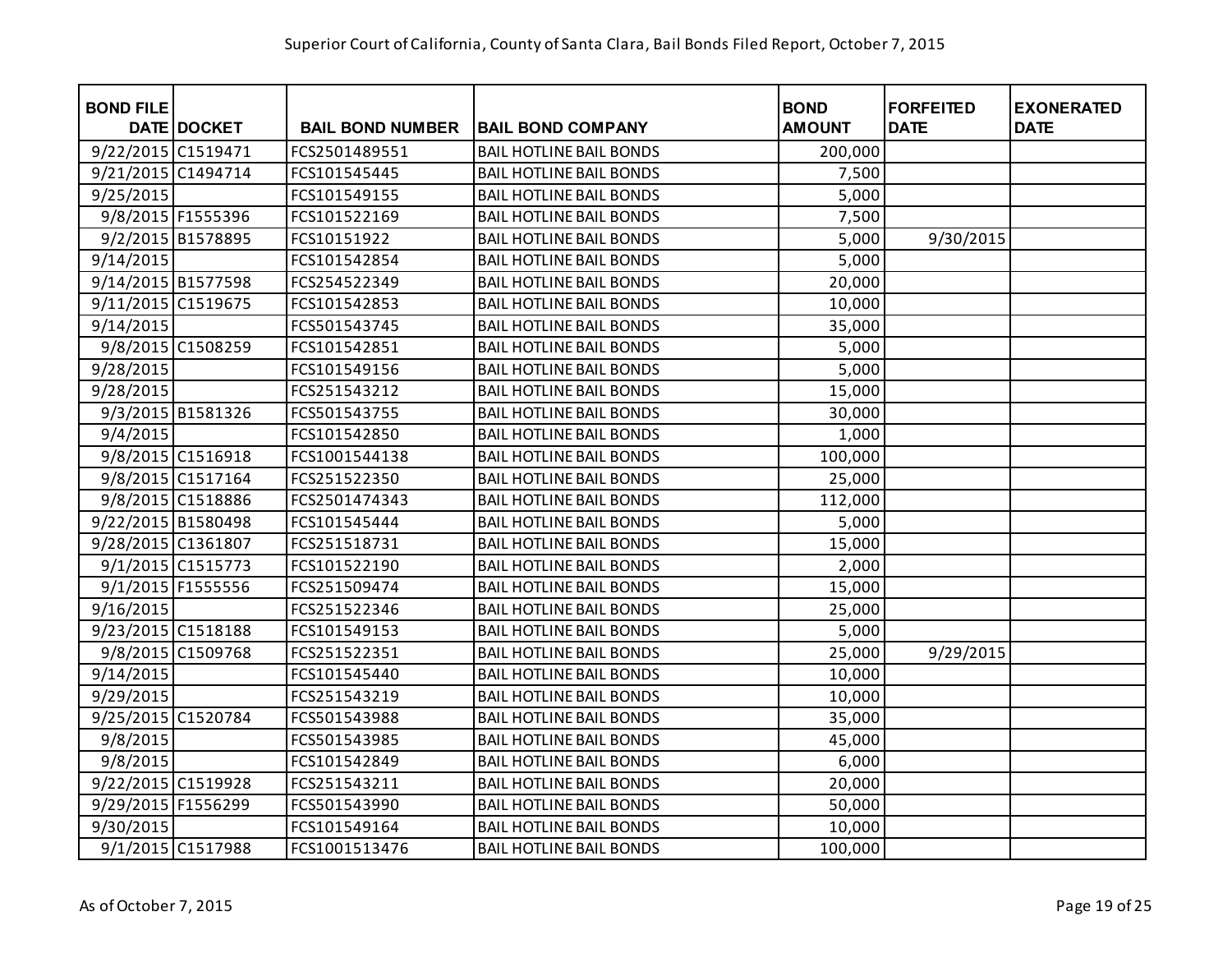| <b>BOND FILE</b>   | DATE DOCKET       | <b>BAIL BOND NUMBER</b> | <b>BAIL BOND COMPANY</b>         | <b>BOND</b><br><b>AMOUNT</b> | <b>FORFEITED</b><br><b>DATE</b> | <b>EXONERATED</b><br><b>DATE</b> |
|--------------------|-------------------|-------------------------|----------------------------------|------------------------------|---------------------------------|----------------------------------|
| 9/14/2015 C1518056 |                   | FCS251516731            | <b>BAIL HOTLINE BAIL BONDS</b>   | 15,000                       | 9/16/2015                       |                                  |
| 9/14/2015 C1519682 |                   | FCS251522345            | <b>BAIL HOTLINE BAIL BONDS</b>   | 10,000                       | 9/16/2015                       |                                  |
| 9/11/2015 C1513235 |                   | FCS101522186            | <b>BAIL HOTLINE BAIL BONDS</b>   | 10,000                       |                                 |                                  |
| 9/10/2015 C1518870 |                   | FCS1001544137           | <b>BAIL HOTLINE BAIL BONDS</b>   | 75,000                       |                                 |                                  |
| 9/16/2015 F1557015 |                   | FCS501543987            | <b>BAIL HOTLINE BAIL BONDS</b>   | 26,000                       |                                 |                                  |
| 9/21/2015          |                   | FCS251522337            | <b>BAIL HOTLINE BAIL BONDS</b>   | 25,000                       |                                 |                                  |
|                    | 9/2/2015 B1475210 | FCS251522352            | <b>BAIL HOTLINE BAIL BONDS</b>   | 20,000                       |                                 |                                  |
| 9/24/2015          |                   | FCS1501511811           | <b>BAIL HOTLINE BAIL BONDS</b>   | 150,000                      |                                 |                                  |
| 9/8/2015           |                   | FCS251520906            | <b>BAIL HOTLINE BAIL BONDS</b>   | 25,000                       |                                 |                                  |
| 9/14/2015          |                   | FCS101542855            | <b>BAIL HOTLINE BAIL BONDS</b>   | 5,000                        |                                 |                                  |
| 9/28/2015 C1514806 |                   | FCS101545054            | <b>BAIL HOTLINE BAIL BONDS</b>   | 5,000                        |                                 |                                  |
| 9/21/2015 C1359757 |                   | BB5370459               | <b>BENJAMIN BAIL BONDS</b>       | 5,000                        |                                 |                                  |
|                    | 9/4/2015 C1518496 | AS114798                | <b>BEVERLY NELSON BAIL BONDS</b> | 84,000                       |                                 |                                  |
|                    | 9/4/2015 C1518583 | AS100136425             | <b>BEVERLY NELSON BAIL BONDS</b> | 63,000                       |                                 |                                  |
|                    | 9/4/2015 C1518582 | AS50182466              | BEVERLY NELSON BAIL BONDS        | 42,000                       |                                 |                                  |
| 9/16/2015 C1517962 |                   | 5802585657              | <b>BODYGUARD BAIL BONDS</b>      | 5,000                        |                                 |                                  |
| 9/14/2015          |                   |                         | 5551427891 BODYGUARD BAIL BONDS  | 35,000                       |                                 |                                  |
| 9/9/2015           |                   |                         | 5112980740 BODYGUARD BAIL BONDS  | 10,000                       |                                 |                                  |
| 9/22/2015 C1517352 |                   |                         | 5272350461 BODYGUARD BAIL BONDS  | 5,000                        |                                 |                                  |
| 9/8/2015           |                   |                         | 5272350445 BODYGUARD BAIL BONDS  | 20,000                       |                                 |                                  |
|                    | 9/1/2015 C1518596 | AS115098                | <b>CASTLE BAIL BONDS</b>         | 250,000                      |                                 |                                  |
| 9/11/2015 F1556902 |                   | AS100136176             | <b>CRUZ OUT OF JAIL BONDS</b>    | 55,000                       |                                 |                                  |
| 9/8/2015           |                   | 2015CC016465            | <b>DISCREET BAIL BONDS</b>       | 25,000                       |                                 |                                  |
| 9/10/2015 CC804080 |                   | 2015DD016586            | <b>DISCREET BAIL BONDS</b>       | 10,000                       |                                 |                                  |
| 9/18/2015          |                   | 2015DD009781            | <b>DISCREET BAIL BONDS</b>       | 15,000                       |                                 |                                  |
|                    | 9/4/2015 C1514701 | 2015BB020924            | <b>DISCREET BAIL BONDS</b>       | 10,000                       |                                 |                                  |
| 9/8/2015           |                   | 2015BB020923            | <b>DISCREET BAIL BONDS</b>       | 10,000                       |                                 |                                  |
| 9/9/2015           |                   | 2015BB026742            | ED MUMBERT BAIL BONDS            | 10,000                       |                                 |                                  |
| 9/1/2015           |                   | 2015DD003657            | ED MUMBERT BAIL BONDS            | 25,000                       |                                 |                                  |
|                    | 9/2/2015 C1515482 | 2015BB026741            | ED MUMBERT BAIL BONDS            | 6,000                        | 9/8/2015                        |                                  |
| 9/17/2015 C1516594 |                   | 2015AA086661            | ED MUMBERT BAIL BONDS            | 5,000                        |                                 |                                  |
| 9/28/2015          |                   | 2015CC017396            | ED MUMBERT BAIL BONDS            | 25,000                       |                                 |                                  |
| 9/22/2015          |                   | 2015DD010956            | ED MUMBERT BAIL BONDS            | 41,000                       |                                 |                                  |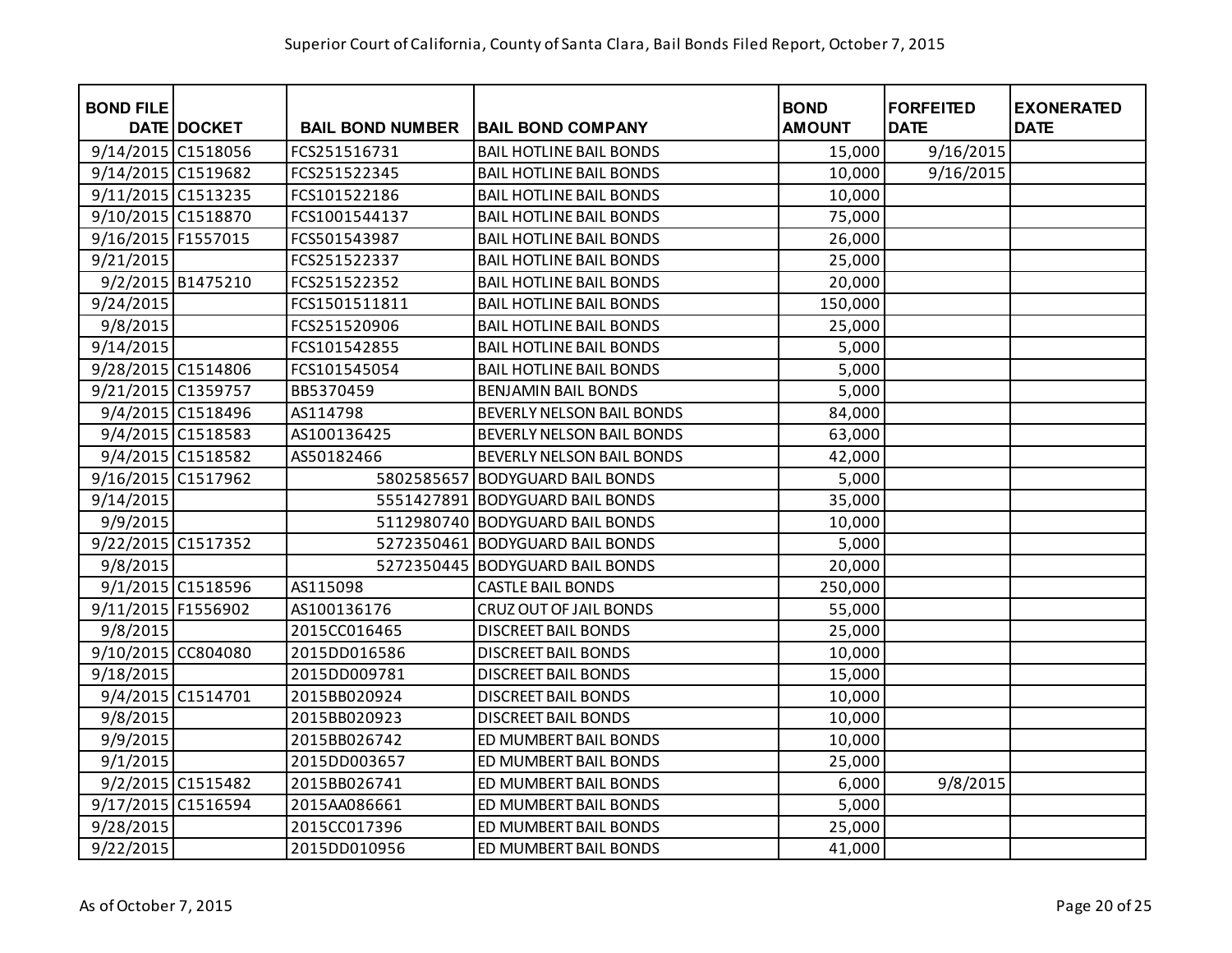| <b>BOND FILE</b>     | <b>DATE DOCKET</b> | <b>BAIL BOND NUMBER</b> | <b>BAIL BOND COMPANY</b>         | <b>BOND</b><br><b>AMOUNT</b> | <b>FORFEITED</b><br><b>DATE</b> | <b>EXONERATED</b><br><b>DATE</b> |
|----------------------|--------------------|-------------------------|----------------------------------|------------------------------|---------------------------------|----------------------------------|
| 9/16/2015 F1557225   |                    | 2015EE005182            | ED MUMBERT BAIL BONDS            | 75,000                       |                                 |                                  |
| 9/17/2015            |                    | 2015BB026743            | ED MUMBERT BAIL BONDS            | 10,000                       |                                 |                                  |
| 9/21/2015 C1520564   |                    | 5105543907              | <b>EIGHT BALL BAIL BONDS</b>     | 50,000                       |                                 |                                  |
| 9/29/2015            |                    |                         | 5272435825 EIGHT BALL BAIL BONDS | 25,000                       |                                 |                                  |
| 9/16/2015 F1555728   |                    |                         | 5551439847 EIGHT BALL BAIL BONDS | 10,000                       |                                 |                                  |
| 9/17/2015 C1230225   |                    |                         | 5802540360 EIGHT BALL BAIL BONDS | 1,000                        |                                 |                                  |
| 9/29/2015   F1554511 |                    |                         | 5272433256 EIGHT BALL BAIL BONDS | 25,000                       |                                 |                                  |
| 9/28/2015 C1516852   |                    |                         | 5113065855 EIGHT BALL BAIL BONDS | 6,000                        |                                 |                                  |
| 9/18/2015 F1035412   |                    |                         | 5113035908 EIGHT BALL BAIL BONDS | 10,000                       |                                 |                                  |
| 9/15/2015 C1508427   |                    |                         | 5802521686 EIGHT BALL BAIL BONDS | 1,000                        |                                 |                                  |
|                      | 9/8/2015 C1478890  |                         | 5272396940 FREE-WAY BAIL BONDS   | 15,000                       |                                 | 9/28/2015                        |
| 9/28/2015            |                    | AS25238623              | <b>GABRIEL IBARRA BAIL BONDS</b> | 15,000                       |                                 |                                  |
| 9/30/2015 C1519373   |                    | AS50177858              | <b>GABRIEL IBARRA BAIL BONDS</b> | 50,000                       |                                 |                                  |
| 9/24/2015 C1519077   |                    | AS51058832              | <b>GABRIEL IBARRA BAIL BONDS</b> | 5,000                        |                                 |                                  |
| 9/14/2015 C1519373   |                    | AS50177862              | <b>GABRIEL IBARRA BAIL BONDS</b> | 50,000                       | 9/14/2015                       |                                  |
| 9/14/2015 C1360714   |                    | AS15437080              | <b>GABRIEL IBARRA BAIL BONDS</b> | 10,000                       |                                 |                                  |
| 9/24/2015 C1517371   |                    | AS51058831              | <b>GABRIEL IBARRA BAIL BONDS</b> | 5,000                        |                                 |                                  |
|                      | 9/2/2015 C1514678  | T2550517844             | <b>GOLDEN STATE BAIL BONDS</b>   | 20,000                       |                                 |                                  |
|                      | 9/4/2015 C1518606  | T5050516867             | <b>GOLDEN STATE BAIL BONDS</b>   | 47,000                       |                                 |                                  |
|                      | 9/8/2015 B1580768  | T10050516872            | <b>GOLDEN STATE BAIL BONDS</b>   | 100,000                      |                                 |                                  |
| 9/22/2015 C1503038   |                    | T5050516869             | <b>GOLDEN STATE BAIL BONDS</b>   | 25,000                       |                                 |                                  |
|                      | 9/3/2015 C1503010  | T10050513825            | <b>GOLDEN STATE BAIL BONDS</b>   | 75,000                       |                                 |                                  |
| 9/28/2015 C1506268   |                    | T2550521584             | <b>GOLDEN STATE BAIL BONDS</b>   | 6,000                        |                                 |                                  |
| 9/16/2015 F1557228   |                    | T10050517852            | <b>GOLDEN STATE BAIL BONDS</b>   | 60,000                       |                                 |                                  |
| 9/10/2015 C1509752   |                    | T10050517851            | <b>GOLDEN STATE BAIL BONDS</b>   | 50,000                       |                                 |                                  |
| 9/18/2015 C1517106   |                    | T10050521592            | <b>GOLDEN STATE BAIL BONDS</b>   | 75,000                       |                                 |                                  |
| 9/22/2015 C1513182   |                    | T550523990              | <b>GOLDEN STATE BAIL BONDS</b>   | 5,000                        |                                 |                                  |
| 9/14/2015 C1473407   |                    | T2550517847             | <b>GOLDEN STATE BAIL BONDS</b>   | 15,000                       |                                 |                                  |
| 9/15/2015            |                    | T1550521581             | <b>GOLDEN STATE BAIL BONDS</b>   | 6,000                        |                                 |                                  |
| 9/30/2015 C1519811   |                    | T5050521588             | <b>GOLDEN STATE BAIL BONDS</b>   | 45,000                       |                                 |                                  |
|                      | 9/3/2015 C1482789  | T550523989              | <b>GOLDEN STATE BAIL BONDS</b>   | 5,000                        |                                 |                                  |
| 9/17/2015 C1510680   |                    | T550523988              | <b>GOLDEN STATE BAIL BONDS</b>   | 5,000                        |                                 |                                  |
| 9/28/2015            |                    | T5050517849             | <b>GOLDEN STATE BAIL BONDS</b>   | 25,000                       |                                 |                                  |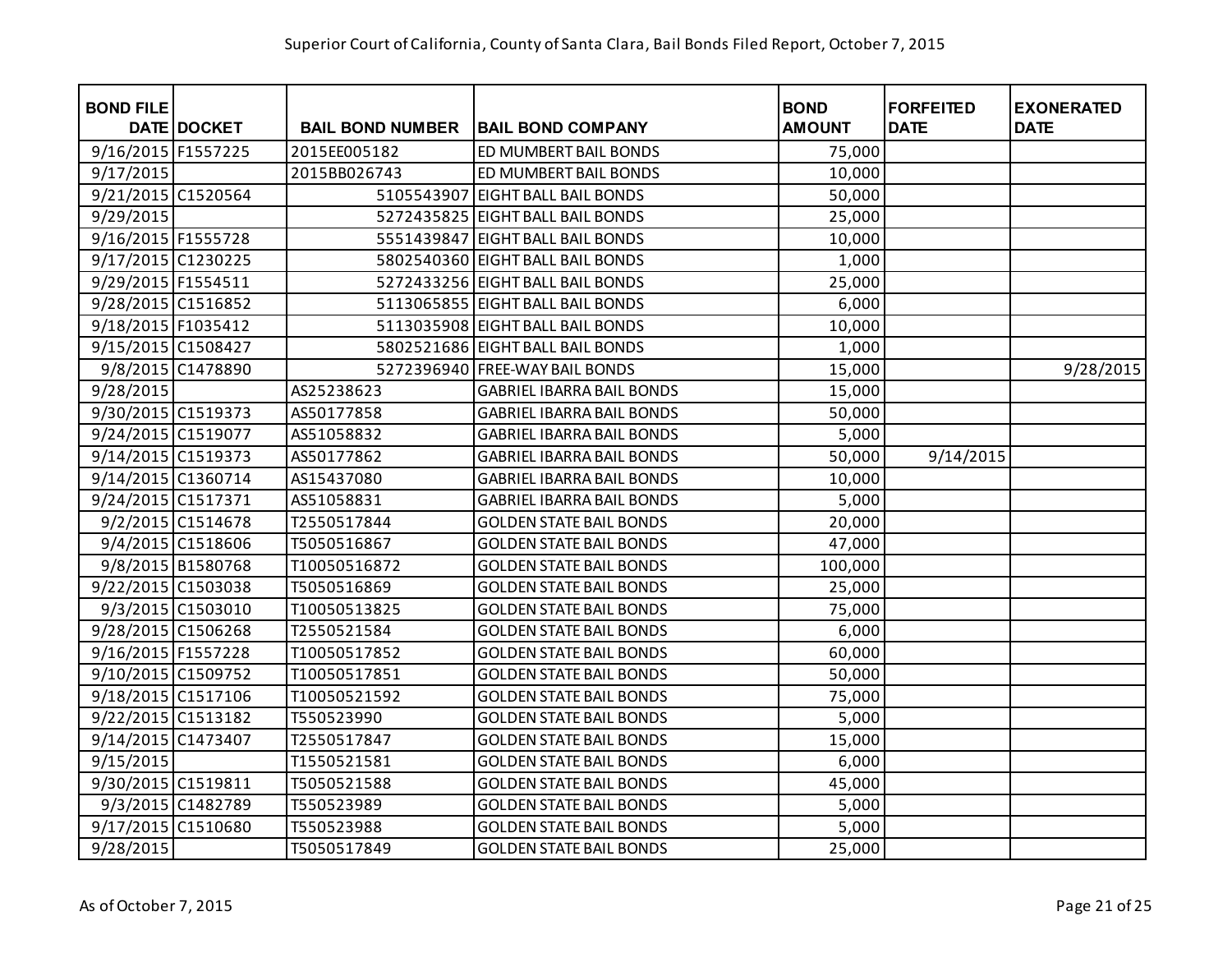| <b>BOND FILE</b>   | <b>DATE DOCKET</b> | <b>BAIL BOND NUMBER</b> | <b>BAIL BOND COMPANY</b>         | <b>BOND</b><br><b>AMOUNT</b> | <b>FORFEITED</b><br><b>DATE</b> | <b>EXONERATED</b><br><b>DATE</b> |
|--------------------|--------------------|-------------------------|----------------------------------|------------------------------|---------------------------------|----------------------------------|
| 9/14/2015 C1515643 |                    | T2550521583             | <b>GOLDEN STATE BAIL BONDS</b>   | 25,000                       |                                 |                                  |
| 9/25/2015 C1520156 |                    | T2550521585             | <b>GOLDEN STATE BAIL BONDS</b>   | 11,000                       | 9/28/2015                       |                                  |
| 9/17/2015 C1520137 |                    | T5050517848             | <b>GOLDEN STATE BAIL BONDS</b>   | 50,000                       |                                 |                                  |
| 9/23/2015 C1520956 |                    | T25050509488            | <b>GOLDEN STATE BAIL BONDS</b>   | 75,000                       |                                 |                                  |
|                    | 9/8/2015 B1581336  | T2550517846             | <b>GOLDEN STATE BAIL BONDS</b>   | 10,000                       |                                 |                                  |
| 9/23/2015          |                    | T20050509487            | <b>GOLDEN STATE BAIL BONDS</b>   | 45,000                       |                                 |                                  |
| 9/17/2015 C1518792 |                    | T5050516870             | <b>GOLDEN STATE BAIL BONDS</b>   | 50,000                       |                                 |                                  |
| 9/22/2015 C1518790 |                    | T15050504837            | <b>GOLDEN STATE BAIL BONDS</b>   | 30,000                       |                                 |                                  |
| 9/29/2015 F1557239 |                    | 5105522542              | <b>GOTTA GO BAIL BONDS</b>       | 100,000                      |                                 |                                  |
| 9/28/2015 C1225456 |                    | 2015BB026641            | <b>GREG PADILLA BAIL BONDS</b>   | 6,000                        |                                 |                                  |
| 9/22/2015          |                    |                         | 5272350193 JAG BAIL BONDS, INC   | 25,000                       |                                 |                                  |
|                    | 9/4/2015 C1514863  |                         | 5802585475 JAG BAIL BONDS, INC   | 5,000                        |                                 |                                  |
| 9/17/2015 C1519474 |                    | AUL2099211              | <b>JAMES RUDISILL BAIL BONDS</b> | 100,000                      |                                 |                                  |
| 9/2/2015           |                    | 2015CC003253            | <b>JM BAIL BONDS</b>             | 25,000                       |                                 |                                  |
|                    | 9/8/2015 C1519258  | U1020550450             | JOSE A GONZALEZ BAIL BONDS, INC  | 10,000                       |                                 |                                  |
| 9/30/2015 C1503070 |                    | AS50183169              | <b>KNOTTY GIRLS BAIL BONDS</b>   | 30,000                       |                                 |                                  |
| 9/21/2015          |                    | S2602383947             | <b>LATINO BAIL BONDS</b>         | 25,000                       |                                 |                                  |
| 9/15/2015          |                    | S2602359169             | <b>LATINO BAIL BONDS</b>         | 25,000                       |                                 |                                  |
| 9/10/2015          |                    | S2602359167             | <b>LATINO BAIL BONDS</b>         | 25,000                       |                                 |                                  |
| 9/16/2015          |                    |                         | 5272404041 LE BAIL BONDS         | 25,000                       |                                 |                                  |
| 9/24/2015          | 213441             |                         | 5105513711 LE BAIL BONDS         | 100,000                      |                                 |                                  |
| 9/25/2015 C1520283 |                    |                         | 5551431700 LE BAIL BONDS         | 30,000                       |                                 |                                  |
| 9/30/2015 C1514590 |                    |                         | 5551418370 LE BAIL BONDS         | 55,000                       |                                 |                                  |
| 9/25/2015 C1517984 |                    |                         | 5551418622 LE BAIL BONDS         | 30,000                       |                                 |                                  |
| 9/11/2015          |                    |                         | 5272384473 LE BAIL BONDS         | 25,000                       |                                 |                                  |
| 9/8/2015           |                    |                         | 5272403987 LE BAIL BONDS         | 25,000                       |                                 |                                  |
| 9/8/2015           |                    |                         | 5272384486 LE BAIL BONDS         | 20,000                       |                                 |                                  |
| 9/14/2015 C1516289 |                    |                         | 5551418594 LE BAIL BONDS         | 35,000                       |                                 |                                  |
| 9/14/2015 C1514584 |                    |                         | 5113017388 LE BAIL BONDS         | 10,000                       |                                 | 9/22/2015                        |
| 9/14/2015 C1519793 |                    |                         | 5272403961 LE BAIL BONDS         | 15,000                       |                                 |                                  |
| 9/22/2015 C1519033 |                    |                         | 5105541226 LE BAIL BONDS         | 100,000                      |                                 |                                  |
| 9/28/2015          |                    |                         | 5272384428 LE BAIL BONDS         | 25,000                       |                                 |                                  |
| 9/25/2015 C1520789 |                    |                         | 5551401811 LE BAIL BONDS         | 35,000                       |                                 |                                  |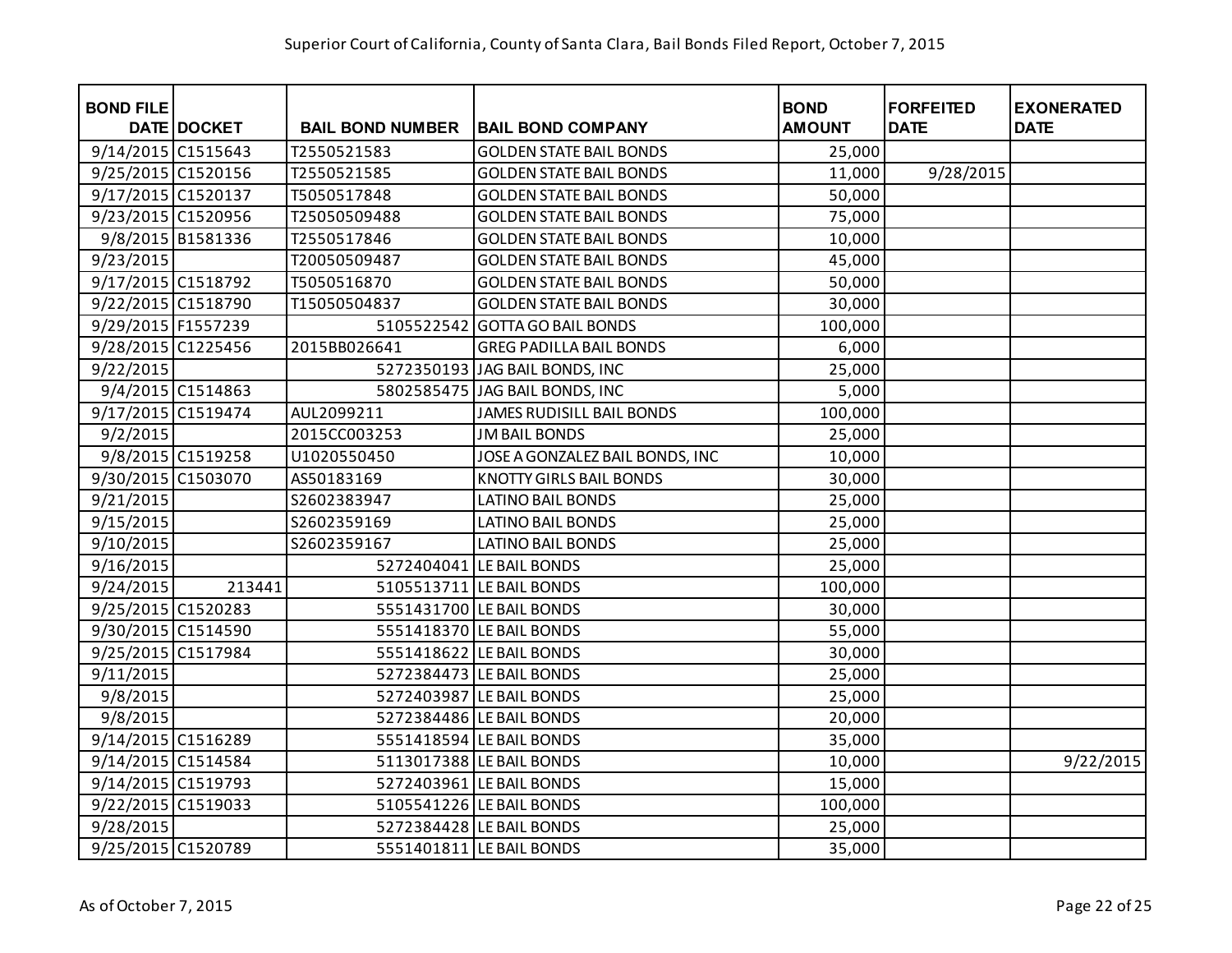| <b>BOND FILE</b>   | DATE DOCKET       |                         | <b>BAIL BOND COMPANY</b>  | <b>BOND</b><br><b>AMOUNT</b> | <b>FORFEITED</b><br><b>DATE</b> | <b>EXONERATED</b><br><b>DATE</b> |
|--------------------|-------------------|-------------------------|---------------------------|------------------------------|---------------------------------|----------------------------------|
|                    |                   | <b>BAIL BOND NUMBER</b> |                           |                              |                                 |                                  |
| 9/10/2015 C1510729 |                   |                         | 5105541198 LE BAIL BONDS  | 100,000                      |                                 |                                  |
| 9/10/2015 C1516146 |                   |                         | 5272384329 LE BAIL BONDS  | 25,000                       |                                 |                                  |
|                    | 9/2/2015 B1581324 |                         | 5272360905 LE BAIL BONDS  | 25,000                       |                                 |                                  |
| 9/18/2015          |                   |                         | 5272403929 LE BAIL BONDS  | 20,000                       |                                 |                                  |
| 9/14/2015          |                   |                         | 5113017375 LE BAIL BONDS  | 2,000                        |                                 |                                  |
| 9/28/2015          |                   |                         | 5272176287 LE BAIL BONDS  | 25,000                       |                                 |                                  |
| 9/10/2015 C1516550 |                   |                         | 5113017359 LE BAIL BONDS  | 10,000                       |                                 |                                  |
| 9/10/2015 C1517191 |                   |                         | 5113017346 LE BAIL BONDS  | 10,000                       |                                 |                                  |
| 9/8/2015           |                   |                         | 5272403932 LE BAIL BONDS  | 15,000                       |                                 |                                  |
|                    | 9/3/2015 C1514545 |                         | 5272403958 LE BAIL BONDS  | 15,000                       |                                 |                                  |
| 9/21/2015 C1516524 |                   |                         | 5113039005 LE BAIL BONDS  | 5,000                        |                                 |                                  |
| 9/28/2015 C1517969 |                   |                         | 5113039050 LE BAIL BONDS  | 5,000                        |                                 |                                  |
| 9/21/2015          |                   |                         | 5551418606 LE BAIL BONDS  | 50,000                       |                                 |                                  |
| 9/28/2015          |                   |                         | 5272360682 LE BAIL BONDS  | 25,000                       |                                 |                                  |
|                    | 9/1/2015 F1557069 |                         | 5272403888 LE BAIL BONDS  | 20,000                       |                                 |                                  |
| 9/16/2015          |                   |                         | 5272404070 LE BAIL BONDS  | 25,000                       |                                 |                                  |
| 9/21/2015 C1513942 |                   |                         | 5113038996 LE BAIL BONDS  | 10,000                       |                                 |                                  |
| 9/22/2015 B1581546 |                   |                         | 5551431685 LE BAIL BONDS  | 50,000                       |                                 |                                  |
| 9/22/2015          |                   |                         | 5551418619 LE BAIL BONDS  | 50,000                       |                                 |                                  |
| 9/15/2015          |                   |                         | 5272404054 LE BAIL BONDS  | 25,000                       |                                 |                                  |
| 9/14/2015          |                   |                         | 5272363683 LE BAIL BONDS  | 26,000                       |                                 |                                  |
| 9/18/2015          |                   |                         | 5551418482 LE BAIL BONDS  | 35,000                       |                                 |                                  |
| 9/23/2015 C1520472 |                   |                         | 5272384444 LE BAIL BONDS  | 25,000                       |                                 |                                  |
| 9/8/2015           |                   |                         | 5272363766 LE BAIL BONDS  | 10,000                       |                                 |                                  |
| 9/28/2015          |                   |                         | 5272176302 LE BAIL BONDS  | 25,000                       |                                 |                                  |
|                    | 9/8/2015 C1494222 | IS6K803601              | <b>MCMAINS BAIL BONDS</b> | 5,000                        |                                 |                                  |
| 9/21/2015 C1519377 |                   | IS3M1091                | METRO ONE, INC            | 1,500,000                    |                                 |                                  |
|                    | 9/2/2015 C1516613 | AC00812626              | OSCAR MARTINEZ BAIL BONDS | 15,000                       |                                 |                                  |
| 9/15/2015          |                   | 2015CC018021            | PACIFIC COAST BAIL BONDS  | 20,000                       |                                 |                                  |
| 9/21/2015 C1520564 |                   | 2015CC019644            | PACIFIC COAST BAIL BONDS  | 30,000                       |                                 |                                  |
|                    | 9/8/2015 F1451234 | 2015BB027606            | PACIFIC COAST BAIL BONDS  | 6,000                        |                                 |                                  |
|                    | 9/9/2015 C1521486 | 2015DD011301            | PACIFIC COAST BAIL BONDS  | 40,000                       |                                 |                                  |
| 9/22/2015 F1556723 |                   | 2015EE005315            | PACIFIC COAST BAIL BONDS  | 10,000                       |                                 |                                  |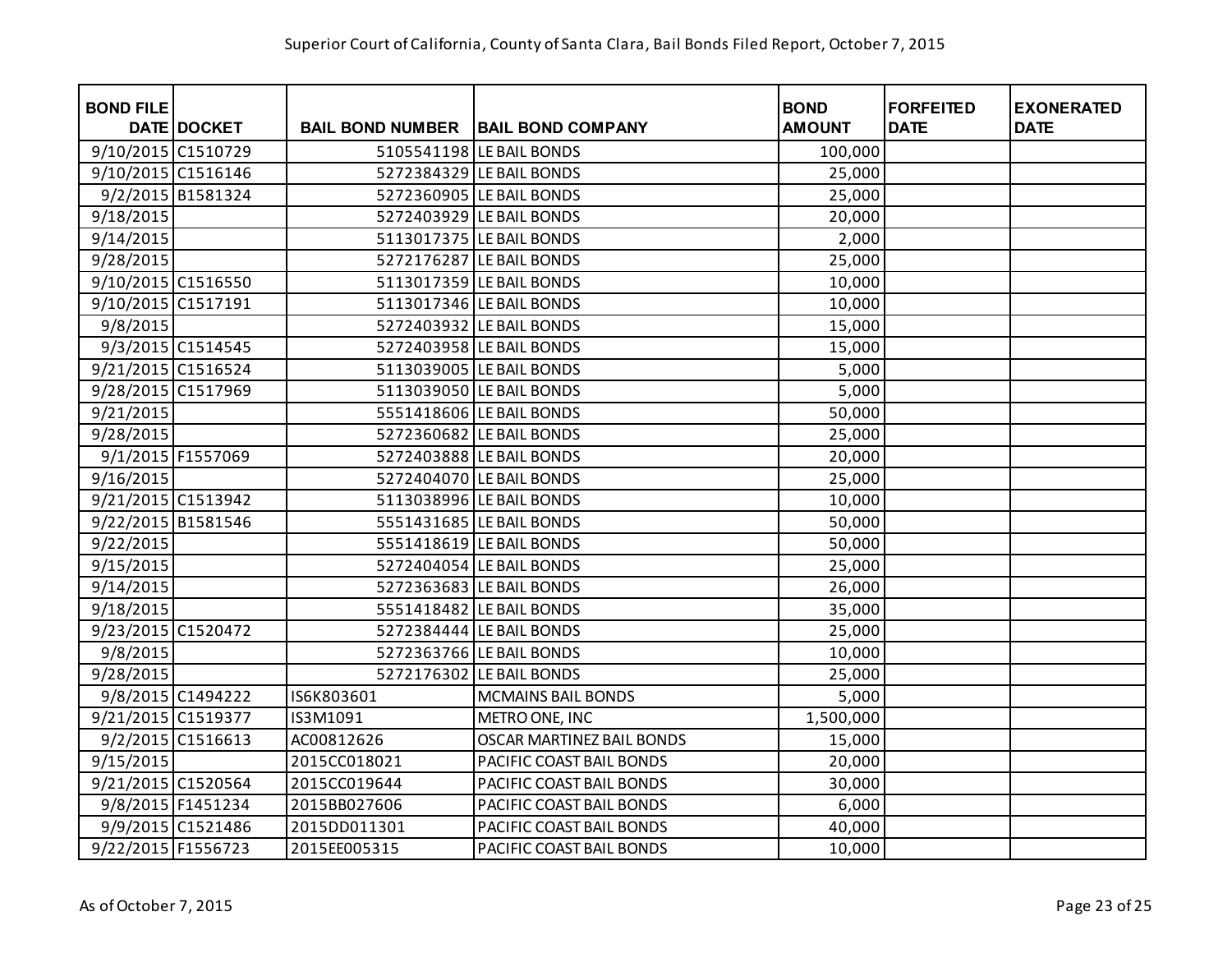| <b>BOND FILE</b>   | DATE DOCKET       | <b>BAIL BOND NUMBER</b> | <b>BAIL BOND COMPANY</b>          | <b>BOND</b><br><b>AMOUNT</b> | <b>FORFEITED</b><br><b>DATE</b> | <b>EXONERATED</b><br><b>DATE</b> |
|--------------------|-------------------|-------------------------|-----------------------------------|------------------------------|---------------------------------|----------------------------------|
|                    | 9/3/2015 C1516145 | 2015BB026453            | PACIFIC COAST BAIL BONDS          | 5,000                        | 10/2/2015                       |                                  |
| 9/15/2015 C1518571 |                   | 2015EE005317            | PACIFIC COAST BAIL BONDS          | 63,000                       |                                 |                                  |
|                    | 9/1/2015 F1556812 | 2015BB027604            | PACIFIC COAST BAIL BONDS          | 5,000                        |                                 |                                  |
| 9/29/2015 C1517132 |                   | 2015DD011589            | PACIFIC COAST BAIL BONDS          | 25,000                       |                                 |                                  |
| 9/18/2015 F1555392 |                   | 2015DD011661            | PACIFIC COAST BAIL BONDS          |                              |                                 |                                  |
|                    | 9/8/2015 F1554441 | 2015CC017181            | PACIFIC COAST BAIL BONDS          | 50,000                       |                                 |                                  |
|                    |                   |                         |                                   | 25,000                       |                                 | 10/2/2015                        |
|                    | 9/9/2015 F1557195 | 2015BB026454            | PACIFIC COAST BAIL BONDS          | 6,000                        |                                 |                                  |
| 9/18/2015 C1514912 |                   | 2015EE005318            | PACIFIC COAST BAIL BONDS          | 35,000                       |                                 |                                  |
| 9/18/2015 F1556296 |                   | 2015EE004056            | RAMIREZ BAIL BONDS                | 75,000                       |                                 |                                  |
| 9/18/2015 C1510188 |                   | 2015BB020199            | RAMIREZ BAIL BONDS                | 10,000                       |                                 |                                  |
| 9/18/2015 C1518061 |                   | 2015BB027500            | RAMIREZ BAIL BONDS                | 2,000                        |                                 |                                  |
| 9/18/2015 C1520382 |                   | 2015CC016708            | RAMIREZ BAIL BONDS                | 30,000                       |                                 |                                  |
| 9/18/2015 C1506417 |                   | 2015AA069840            | RAMIREZ BAIL BONDS                | 2,000                        |                                 |                                  |
| 9/30/2015 C1506178 |                   | 5551453414              | <b>REASONABLE BAIL BONDS</b>      | 30,000                       |                                 |                                  |
| 9/29/2015 C1519377 |                   | AS100K26152             | SACRAMENTO BAIL BONDS, INC        | 52,365                       |                                 |                                  |
| 9/22/2015 C1519377 |                   | 153M1092                | SACRAMENTO BAIL BONDS, INC        | 1,500,000                    |                                 |                                  |
| 9/21/2015          |                   | U5020560012             | <b>SCOTT STEVENSON BAIL BONDS</b> | 25,000                       |                                 |                                  |
| 9/21/2015 C1512558 |                   | 2015CC017645            | <b>TAPOUT BAIL BONDS</b>          | 20,000                       |                                 |                                  |
| 9/28/2015 C1518454 |                   | 2015EE005253            | <b>TAPOUT BAIL BONDS</b>          | 100,000                      |                                 |                                  |
| 9/17/2015 C1517109 |                   | 2015CC017643            | <b>TAPOUT BAIL BONDS</b>          | 15,000                       |                                 |                                  |
| 9/21/2015 C1520121 |                   | 2015FF000914            | <b>TAPOUT BAIL BONDS</b>          | 150,000                      |                                 |                                  |
| 9/21/2015 C1520121 |                   | 2015EE005254            | <b>TAPOUT BAIL BONDS</b>          | 100,000                      |                                 |                                  |
| 9/17/2015 C1517373 |                   | 2015CC017644            | <b>TAPOUT BAIL BONDS</b>          | 25,000                       |                                 |                                  |
| 9/21/2015 C1513201 |                   | IS15K332563             | TEDD WALLACE BAIL BONDS           | 10,000                       |                                 |                                  |
| 9/16/2015          |                   | IS15K332564             | TEDD WALLACE BAIL BONDS           | 15,000                       |                                 |                                  |
| 9/24/2015 C1516605 |                   | IS15K332561             | TEDD WALLACE BAIL BONDS           | 7,500                        |                                 |                                  |
| 9/14/2015          |                   | AS250K5895              | THANG VO BAIL BONDS               | 25,000                       |                                 |                                  |
| 9/21/2015          |                   | AUL2100756              | <b>VU BAIL BONDS</b>              | 15,000                       |                                 |                                  |
| 9/3/2015           |                   | AS152203696             | <b>VU BAIL BONDS</b>              | 10,000                       |                                 |                                  |
| 9/2/2015           |                   | A302145677              | <b>VU BAIL BONDS</b>              | 17,000                       |                                 |                                  |
| 9/21/2015          |                   | A72292306               | <b>VU BAIL BONDS</b>              | 6,000                        |                                 |                                  |
| 9/22/2015 B1577081 |                   | A72292309               | <b>VU BAIL BONDS</b>              | 5,000                        |                                 |                                  |
| 9/22/2015 B1579173 |                   | A72292308               | <b>VU BAIL BONDS</b>              | 5,000                        |                                 |                                  |